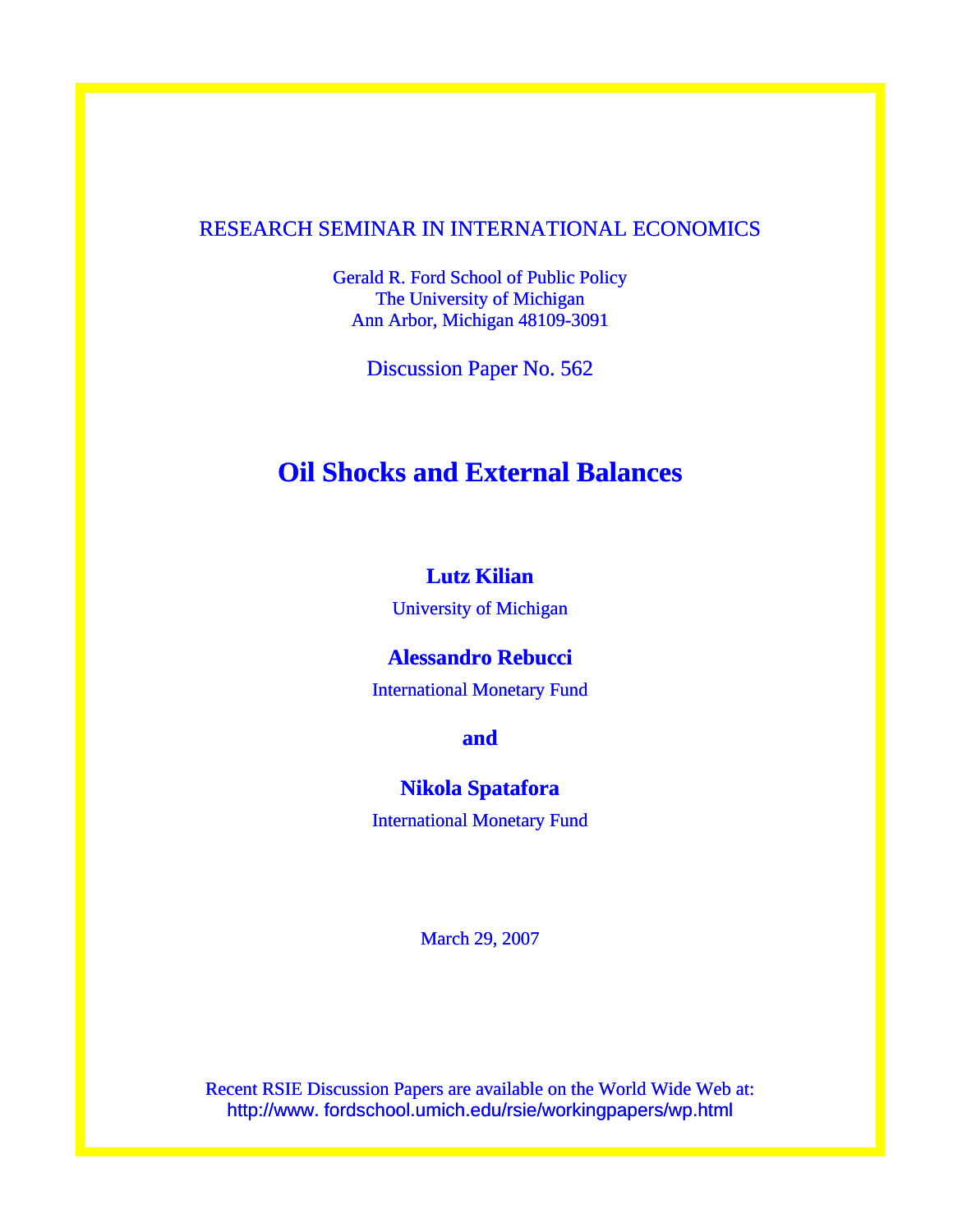# **Oil Shocks and External Balances**

Lutz Kilian\* University of Michigan and CEPR (lkilian@umich.edu)

Alessandro Rebucci International Monetary Fund (arebucci@imf.org)

Nikola Spatafora International Monetary Fund  $(nspatafora(a)imf.org)$ 

March 29, 2007

*Abstract*: This paper studies the effects of demand and supply shocks in the global crude oil market on several measures of countries' external balance, including the oil trade balance, the non-oil trade balance, the current account and changes in net foreign assets (NFA) during 1975– 2004. We explicitly take a multilateral and global perspective. In addition to the United States, the Euro area and Japan, we consider a number of regional aggregates including oil-exporting economies and middle-income oil-importing economies. Our first result is that the effect of oil shocks on the merchandise trade balance and the current account, which depending on the source of the shock can be large, depends critically on the response of the *non-oil* trade balance, and differs systematically between the United States and other oil importing countries. Second, using the Lane-Milesi-Ferretti NFA data set, we document the presence of large and systematic (if not always statistically significant) valuation effects in response to oil shocks, not only for the United States, but also for other oil-importing economies and for oil exporters. Our estimates suggest that increased international financial integration will tend to cushion the effect of oil shocks on NFA positions for major oil exporters and for the United States, but may amplify it for other oil importers.

#### *JEL Codes*: F32, F36, O16, O57, Q43

*Key Words*: Oil prices; External Balances; Oil demand Shocks; Oil supply Shocks; International Financial Integration.

*Acknowledgements*: Christian de Guzman provided excellent research assistance. The views expressed in this paper are those of the authors and do not necessarily represent those of the IMF or IMF policy.

\*Corresponding author: Department of Economics, University of Michigan, 611 Tappan Street, Ann Arbor, MI 48109-1220. Email: lkilian@umich.edu. Phone: (734) 647-5612. Fax: (734) 764- 2769.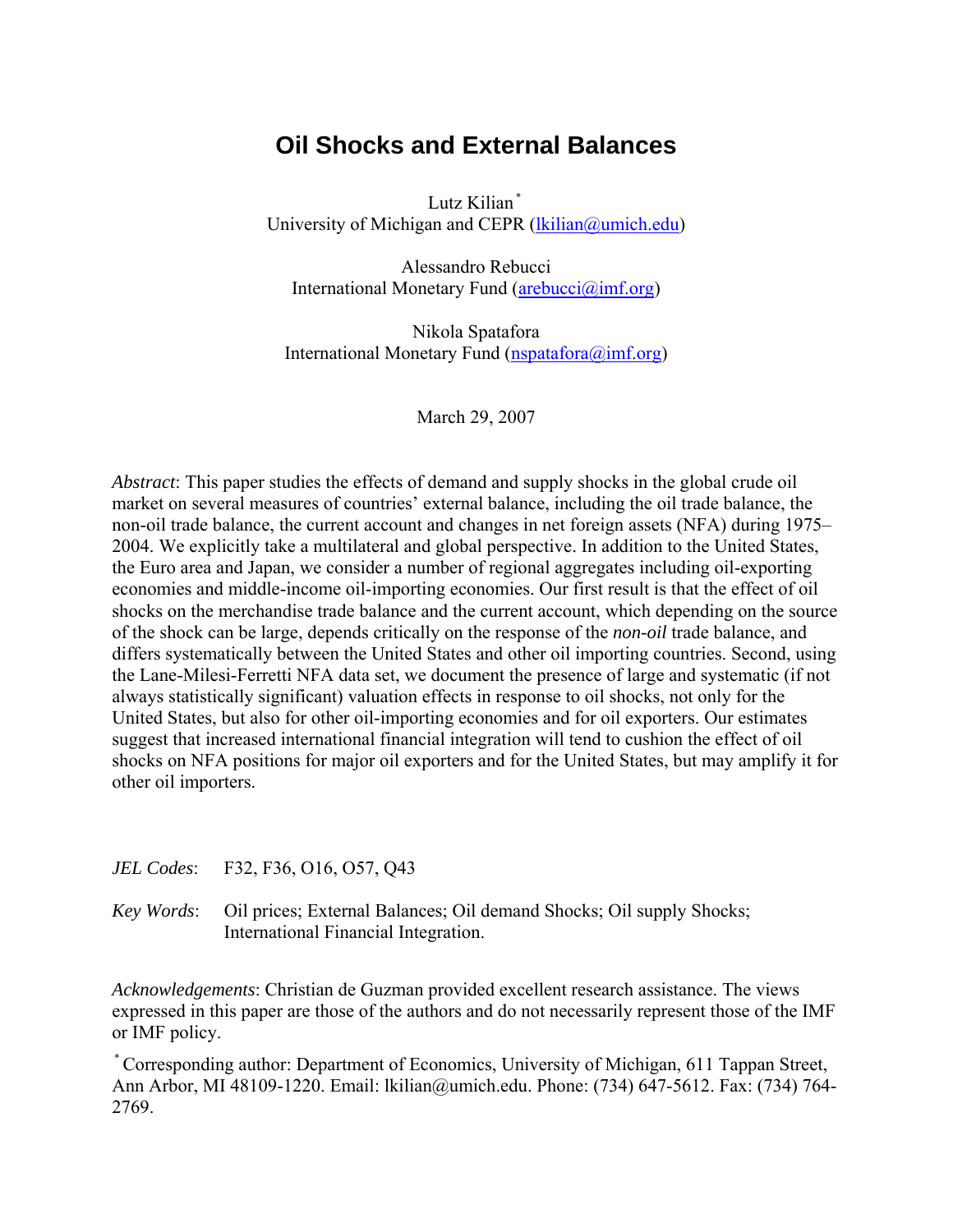### **1. Introduction**

A large literature has investigated the macroeconomic impact of oil-price shocks, focusing in particular on the response of real economic growth and consumer price inflation in oil-importing countries (see Barsky and Kilian (2004) and Hamilton (2005) for recent reviews). A much smaller literature including, for example, Bruno and Sachs (1982), Ostry and Reinhart (1992), and Gavin (1990, 1992) has studied the impact of oil price shocks on external accounts.

This relative neglect of the external channels of the transmission of oil price shocks does not reflect a lack of interest in this question. On the one hand, a common premise in policy discussions is that oil price shocks have large and often harmful effects on external accounts, forcing countries to borrow from abroad to offset adverse terms-of-trade shocks. On the other hand, it is sometimes suggested that there is not enough international risk sharing. In that view, the ensuing imbalances may not be large enough to cushion the domestic impact of oil price shocks effectively. Thus, it is interesting from both a policy and a theoretical point of view to investigate and to quantify the impact of oil price shocks on external balances.

Recent developments in the crude oil market and the emergence of large global external imbalances have reignited the long-standing policy discussion about the role of oil prices in determining external balances (see, e.g., Rebucci and Spatafora 2006). There is renewed interest in the question of how so-called petrodollars will be recycled in the global economy, along with the recognition that the impact of disturbances in the crude oil market on oil-importing economies depends in part on how increased oil-export revenues are recycled through international trade in goods and assets.

Our paper provides the most comprehensive analysis of the effects of oil price shocks on external balances to date. Drawing on new data sets and on methodologies that until recently were not available, we document the dynamic effects of demand and supply shocks in the crude oil market on external balances during 1975–2004. The paper also examines the changing importance of these shocks over time by means of historical decompositions.

Our analysis departs from the existing literature in several dimensions. First, one of the shortcomings of earlier studies has been the very short time span of data available. Our analysis covers a far longer time span and more oil price shock episodes than previous studies.

Second, previous studies of oil shocks tended to focus exclusively on the trade balance

1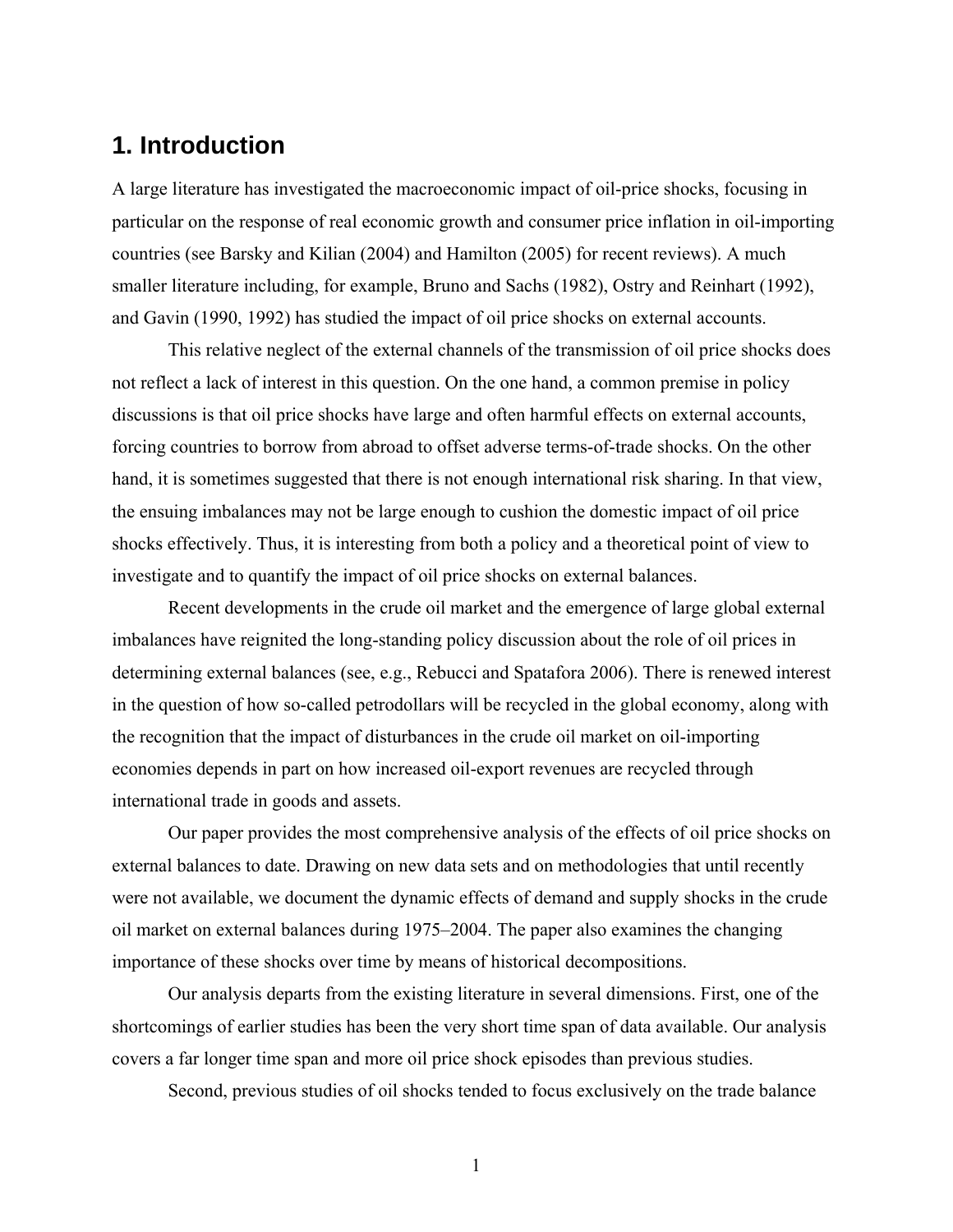and the current account. In this paper we further differentiate between the effects of oil shocks on the oil-trade balance and the non-oil trade balance, highlighting the role of the non-oil trade balance in offsetting oil trade deficits. We also consider the effects of oil shocks on the valuation of net foreign assets (NFA). Valuation effects in the form of capital gains and losses have been documented by Lane and Milesi-Ferretti (2006) and Gourinchas and Rey (2006) for the United States and other countries. We address the complementary question of whether there are systematic valuation effects in response to oil shocks that help financially integrated economies cope with oil trade deficits.

Third, previous studies did not analyze the impact of oil price shocks from a multilateral perspective, but focused on selected oil-importing industrialized economies. While that focus was appropriate in the context of these earlier studies, it leaves many questions unanswered. For example, how do external balances in Japan and Europe respond to such shocks compared to the United States? How do oil exporters respond to higher oil prices? How do middle-income economies in Latin America and East Asia respond to oil price fluctuations? In order to answer these questions our paper explicitly takes a global perspective. In addition to the economies of Japan and of the United States, we consider several regional aggregates including oil-importing middle-income economies, OPEC members and a broader aggregate of oil-exporting economies. This level of disaggregation allows us for the first time to provide a comprehensive analysis of the international transmission of oil price shocks, while also shedding light on the question of how different types of economies and different regions of the world are affected by oil price shocks.

Fourth, our study avoids some of the methodological drawbacks of earlier studies by exploiting recent advances in the measurement of shocks in the oil market (see Kilian 2006c). We not only control for reverse causality from global macroeconomic aggregates to the price of oil, but we also differentiate between different sources of variation in the price of oil. Our analysis illustrates the importance of distinguishing between oil price changes driven by crude oil supply shocks, by changes in the precautionary demand for crude oil and by innovations to the global demand for industrial commodities.

The main results of the analysis are as follows. First, the overall effect of oil shocks on the trade balance, which depending on the source of the shock may be large, depends critically on the response of the *non-oil* trade balance, and differs systematically between the United States

2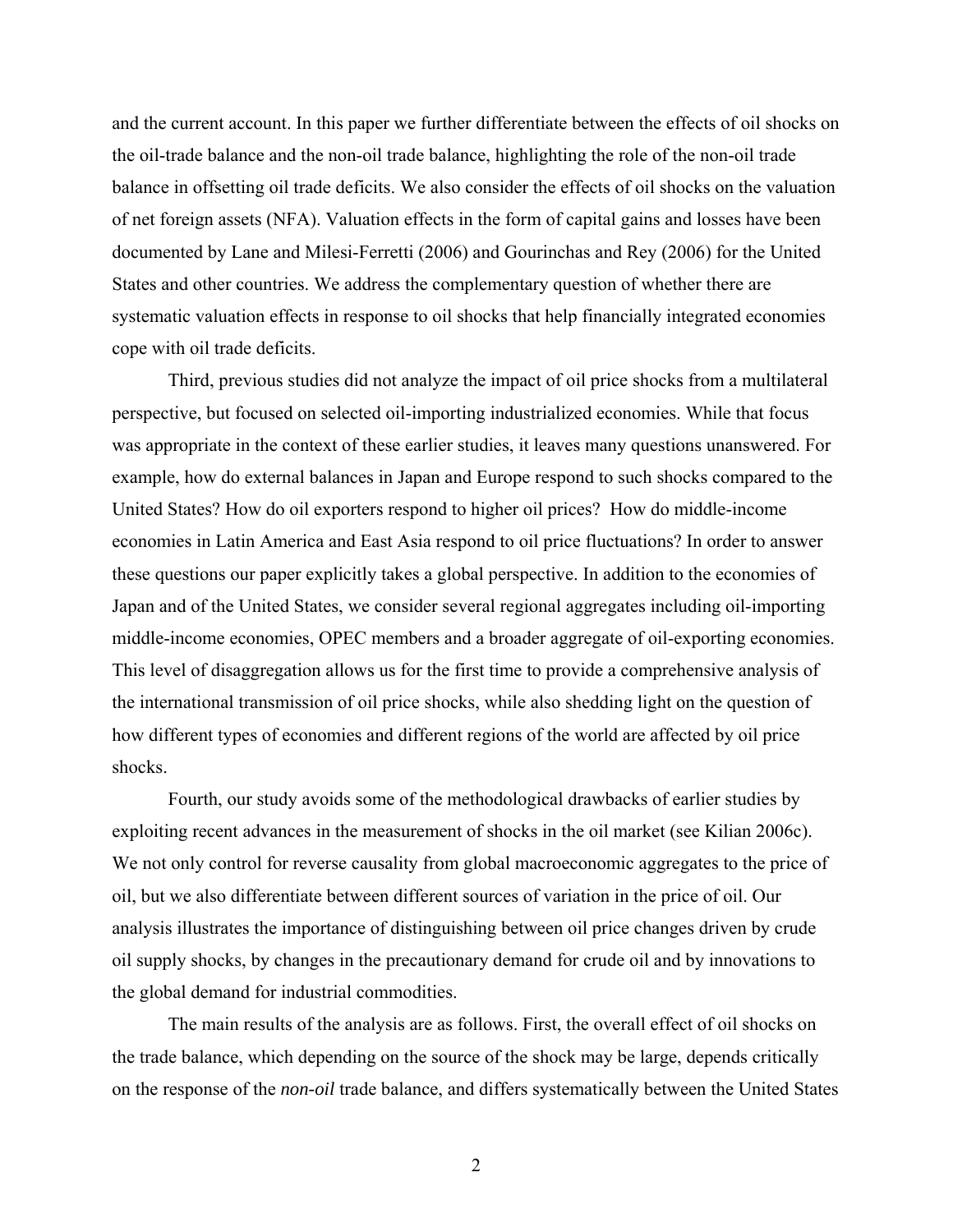and other oil importing countries. In contrast, the responses of middle-income oil-importing economies do not differ systematically from those of the Euro area or Japan.

Second, using the Lane and Milesi-Ferretti (2006) NFA data set, we document the presence of valuation effects in response to oil shocks, not only for the United States, but also for other oil-importing economies and for oil exporters. While in some cases large and systematic, the estimated valuation effects for oil-importing countries are in general difficult to interpret without a fully articulated economic model, since they depend on the cross-ownership of assets among oil-importing economies and on the relative responses of oil-importing countries' currencies and asset prices. Our analysis suggests that capital gains and losses play an important role for net foreign asset dynamics, in particular in response to oil demand shocks, making it necessary to consider the degree of financial integration of a country in predicting the effect of such a shock. Our estimates suggest that increased international financial integration will tend to cushion the effect of oil shocks on NFA positions for major oil exporters and for the United States, but may amplify it for other oil importers.

 The remainder of the paper is organized as follows. Section 2 discusses the mechanisms by which oil price fluctuations are expected to drive external balances. We emphasize the limited applicability of frameworks in which oil price shocks are assumed exogenous. Section 3 describes the econometric methodology used in this study. Section 4 discusses the data. Section 5 reports the estimation results. Section 6 summarizes our main findings and outlines some policy conclusions.

## **2. Theoretical Background**

 $\overline{a}$ 

A number of theoretical studies have examined the impact of oil price shocks on external accounts, holding everything else constant.<sup>1</sup> It is common to focus on one of two limiting cases: financial autarky or perfect capital mobility.<sup>2</sup> Under financial autarky, by definition, external current-account imbalances cannot emerge in response to oil price shocks. Under perfect capital mobility, in contrast, the intertemporal approach to the current account, suggests that a temporary

 $1$  Sen (1994) provides an overview of various channels of transmission. Rebucci and Spatafora (2006) discuss the global transmission of oil-price shocks to macroeconomic and financial variables. Bodenstein, Erceg, Guerrieri (2006) is a recent example of a DSGE model of the effect of oil price shocks on external accounts.

 $2^2$  Perfect capital mobility is consistent with financial market incompleteness in the Arrow-Debreu sense, as typically assumed in this literature, because only one financial instrument is traded internationally. Under financial market completeness, external balances that arise in response to oil price shocks have no implications for real allocations.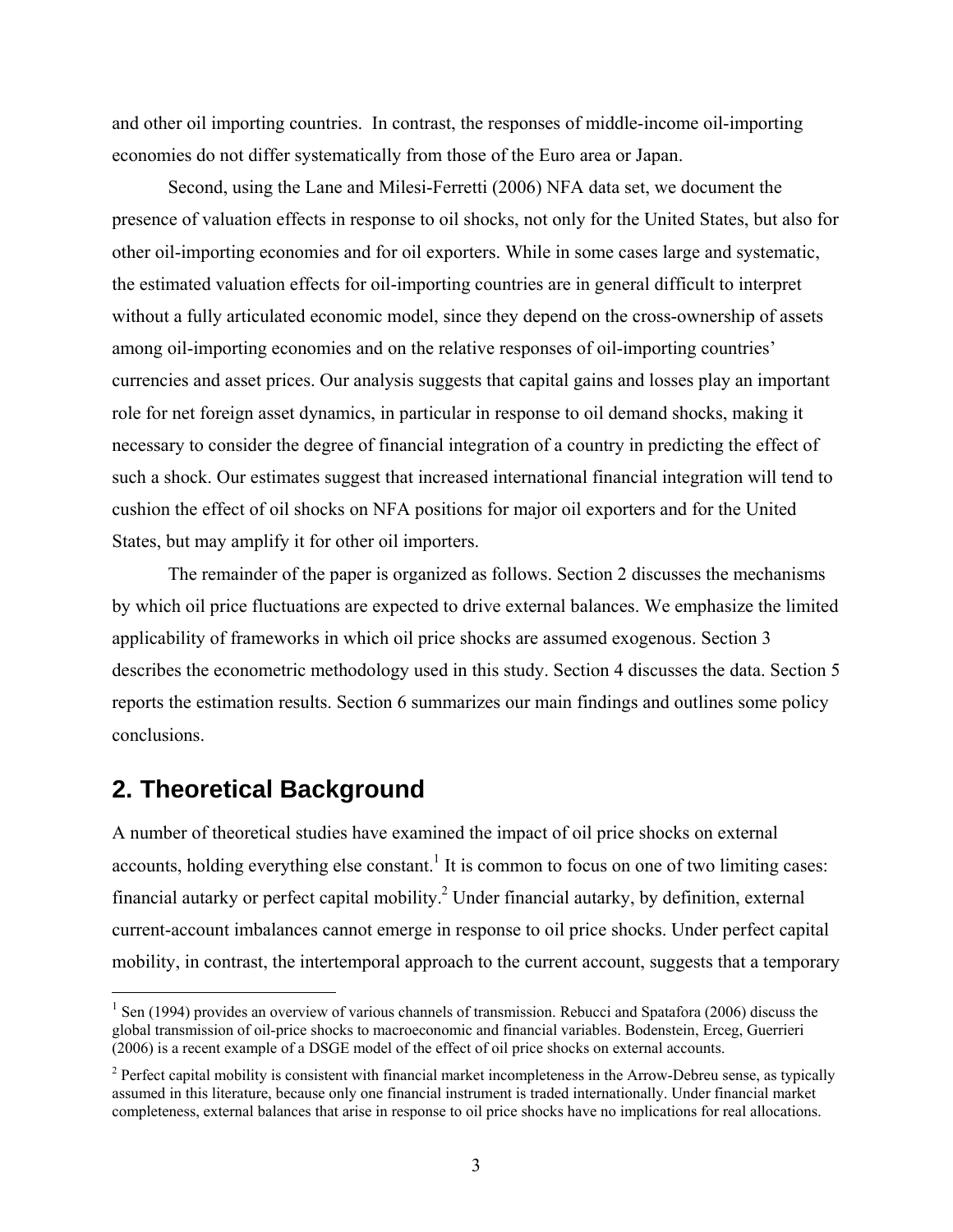oil-price shock should be met with no internal adjustment and a purely transitory flow imbalance. Conversely, if the shock is permanent, it should be met with full internal adjustment. Such adjustment, however, may prove costly, especially if undertaken quickly. Thus, to the extent that agents delay or smooth the internal adjustment process, external imbalances may arise even when oil price increases are permanent.

 Once set in motion, the adjustment process may work through several channels. For our purposes, it is useful to distinguish the traditional channels of external adjustment labeled the "trade" (or macroeconomic) channel, and the "financial" (or valuation) channel of adjustment.<sup>3</sup> The trade channel works through changes in the quantities and prices of goods exported and imported; the financial channel instead works through changes in external portfolio positions and asset prices.

 Focusing first on the trade channel, an oil-price increase (all else equal) lowers real income in oil importing economies, as the terms of trade deteriorate. As real income falls in oil importing countries, firms and households will curtail their expenditures and investment plans. Oil importers' currencies will depreciate, while oil exporters' currencies will appreciate in response to their real income gains. Real output falls at least temporarily in the oil-importing economy. Over time, the initial oil trade deficit will decrease, and the non-oil trade balance increase. Policy responses may further cushion or amplify these effects.

 The workings of the financial channel in response to an oil-price increase are more nuanced. The financial channel could either cushion or exacerbate the effect of oil price increases on oil-importing countries' external balances. A decrease in asset prices and dividends in oil-importing countries in response to an oil price increase will affect all asset owners, including residents of oil exporting countries. Conversely, asset prices in oil exporting countries will increase, again affecting all asset owners, including residents of oil importing countries. As a result, capital gains and income flows may blunt the impact of oil-price changes on the current account and on NFA changes. Bond and equity prices and exchange rates typically respond much faster than the prices and quantities of goods (and faster than portfolio positions). In practice, the response will depend on the precise configuration of countries' portfolios, and the extent to which these portfolios can be rebalanced effectively. With certain portfolio

 $\overline{a}$ 

 $3$  Gourinchas and Rey (2006) analyze the empirical relevance of trade versus financial channels for the United States. Ghironi, Lee, and Rebucci (2006) discuss the theoretical workings of the financial channel.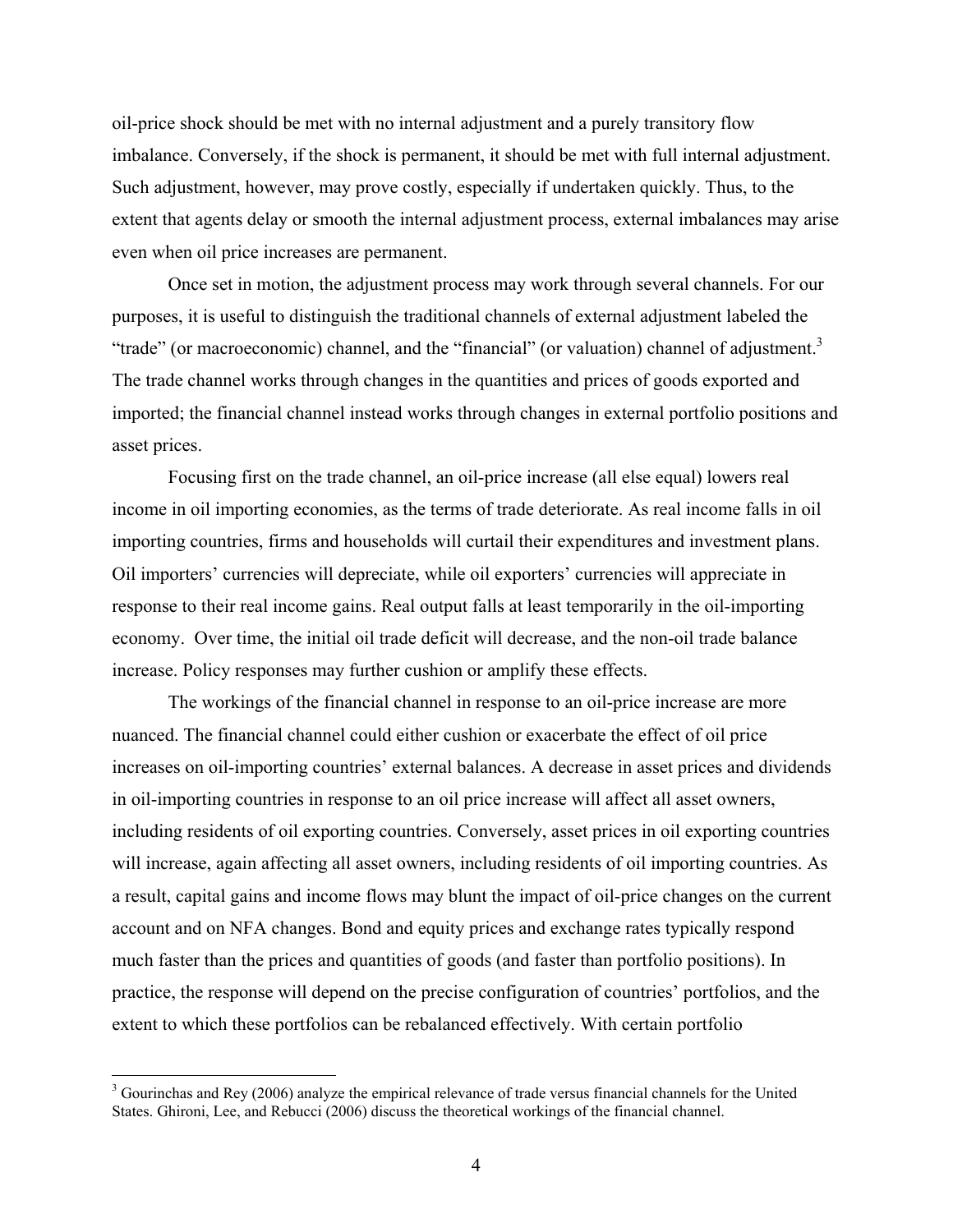configurations, the financial consequences of the shock could even completely offset the need for short-term external adjustment. A case in point are the United States, which have mostly fixed income liabilities denominated in own currency, while equity and foreign direct investment holdings are denominated in foreign currency. In other cases, the financial consequences of the shock might require additional external adjustment through the macroeconomic channel. An example are oil importing emerging economies which have mostly fixed income liabilities in foreign currency and much smaller foreign asset positions. In the long run, however, country portfolios will adjust, and the financial channel becomes less important.

 While this set of results provides a useful framework for thinking about the effects of an exogenous shift in oil prices, they may be of limited use in practice because (1) they do not allow for endogenous responses of the real price of oil to the global economy, and because (2) they do not distinguish between demand and supply shocks in the crude oil market.

More specifically, theoretical models of the effect of oil price shocks on the economy in general (and on external accounts in particular) have typically been constructed under the premise that one can think of varying the price of crude oil, while holding all other variables in the model constant. In other words, oil prices are treated as exogenous with respect to the global economy (see, e.g., Bodenstein et al. 2006). This premise is not credible (see, e.g., Barsky and Kilian 2002, 2004; Hamilton 2003). There are both good theoretical reasons and strong empirical evidence that global macroeconomic fluctuations influence the price of crude oil (see Kilian 2006a, 2006c). For example, it is widely accepted that a global business cycle expansion (as in recent years) tends to raise the price of oil.<sup>4</sup> The fact that the same economic shocks that drive macroeconomic aggregates (and thus external accounts) also may drive the price of crude oil makes it impossible to separate cause and effect in studying the effect of higher oil prices on external accounts without a structural model of oil prices. This means that the question of how external accounts respond to an increase in the price of oil is not well defined.

 Moreover, even if we were to control for reverse causality, existing theoretical models postulate that the effect of an exogenous increase in the price of oil is the same, regardless of which shocks in the oil market are responsible for driving up the price of crude oil. Recent work by Kilian (2006c) has shown that the effects of demand and supply shocks in the crude oil

 $\overline{a}$ 

 $4$  As noted by Hamilton (2005), "it is clear  $\dots$  that demand increases rather than supply reductions have been the primary factor driving oil prices over the last several years."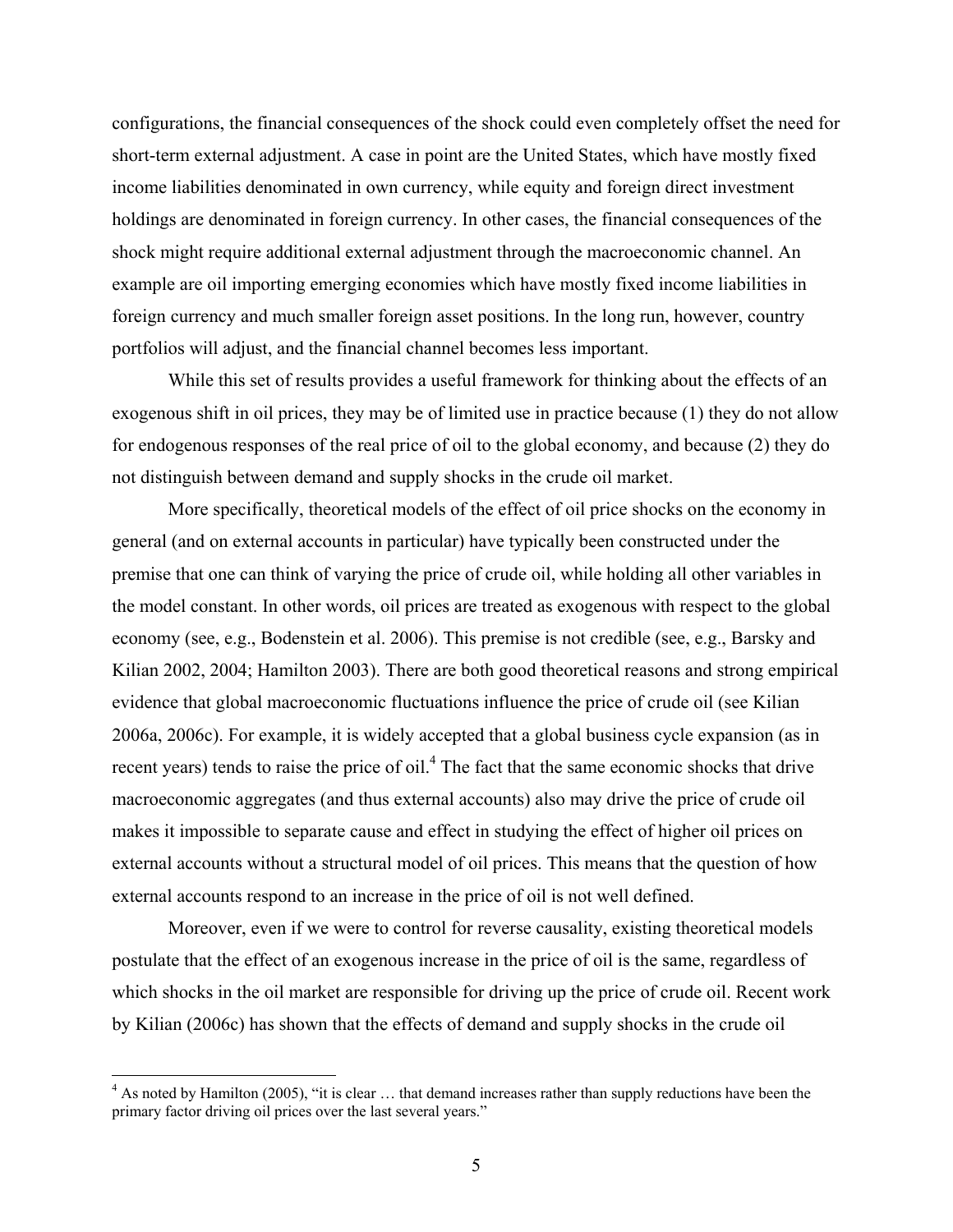market on U.S. macroeconomic aggregates are qualitatively and quantitatively different, depending on whether the oil price increase is driven by a booming world economy (resulting in high demand for all industrial commodities including crude oil), by a disruption of global crude oil production, or by shifts in precautionary demand for crude oil that reflect increased concerns about the availability of future oil supplies. It is quite natural to expect similar differences in the effect of these shocks on external accounts. In addition, oil price shocks historically have been driven by varying combinations of oil demand and oil supply shocks, so their effect on external aggregates is bound to be different from one episode to the next. In the next section, we outline an empirical methodology that addresses both of these concerns and enables us to shed new light on the transmission of oil price shocks.

# **3. Empirical Methodology**

 $\overline{a}$ 

Our empirical approach involves two main steps. The first step is to trace fluctuations in the real price of crude oil to the underlying demand and supply shocks in the crude oil market. The second step is to assess empirically the responses of external accounts of selected countries and country groups to the demand and supply shocks in the crude oil market identified in the first step. To the extent that the latter shocks are predetermined with respect to macroeconomic aggregates and external accounts, standard regression methods can be used to estimate the responses of external accounts by country or region and to determine the extent to which historical fluctuations in external accounts were driven by the cumulative effect of specific demand and supply shocks in the crude oil market.

### **A. Construction of the Demand and Supply Shocks in the Crude Oil Market**

Our approach closely follows the identification strategy of Kilian (2006c). We estimate a structural VAR model based on monthly data for the vector time series  $z_t$ , consisting of the percent change in global crude oil production, a measure of global real economic activity in industrial commodity markets, and the real price of crude oil.<sup>5</sup> Given the possibility that some

 $<sup>5</sup>$  The term real economic activity in this paper is understood to refer to real economic activity that affects industrial</sup> commodity markets rather than the usual broader concept of real economic activity underlying world real GDP or industrial output This distinction is necessary because an increase in value added in the service sector, for example, is likely to have a very different effect on global demand for industrial commodities than an increase in manufacturing. The index of global real economic activity in industrial commodity markets is constructed from representative single voyage freight rates collected by Drewry Shipping Consultants Ltd. for various bulk dry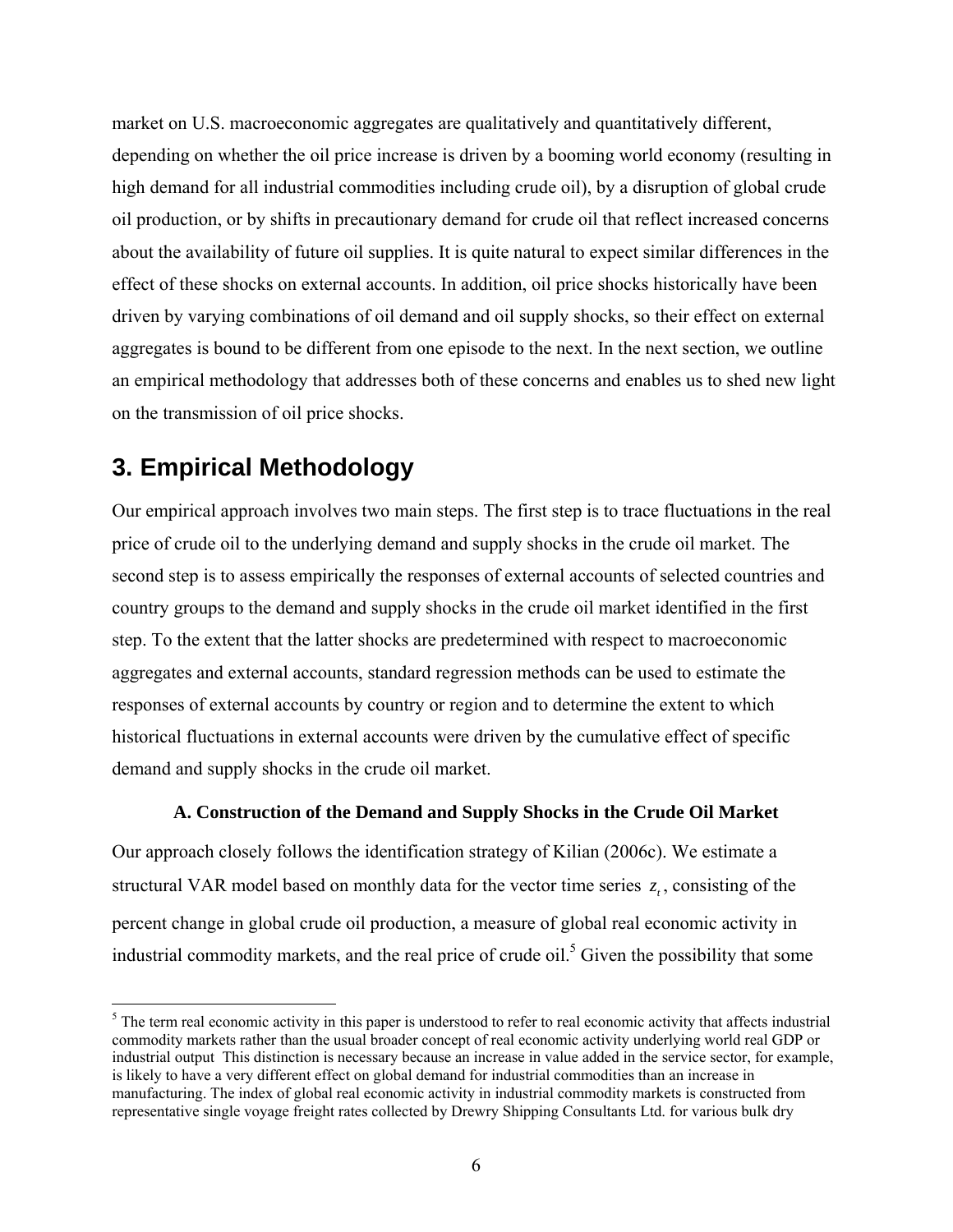responses may be delayed by more than a year, the VAR model allows for two years' worth of lags. The structural VAR representation of the model is

(1) 
$$
A_0 z_t = \alpha + \sum_{i=1}^{24} A_i z_{t-i} + \varepsilon_t,
$$

where  $\varepsilon$ , denotes the vector of serially and mutually uncorrelated structural innovations. The structural innovations are derived by imposing exclusion restrictions on  $A_0^{-1}$  in  $e_t = A_0^{-1} \varepsilon_t$ . We attribute fluctuations in the real price of oil to three structural shocks:  $\varepsilon_{1t}$  denotes shocks to the global supply of crude oil (henceforth "oil supply shock");  $\varepsilon_{2t}$  captures shocks to the global demand for industrial commodities (including crude oil) that are driven by global real economic activity ("aggregate demand shock"); and  $\varepsilon_{3t}$  denotes an oil-market specific demand shock. The latter shock is designed to capture shifts in precautionary demand for crude oil that reflect increased concerns about the availability of future oil supplies that are by construction orthogonal to the other shocks ("oil-specific demand shock").<sup>6</sup>

 Following Kilian (2006c), we assume that (1) crude oil production will not respond to oil demand shocks within the month, given the costs of adjusting oil production and the uncertainty about the state of the crude oil market; (2) that increases in the real price of oil driven by demand shocks that are specific to the oil market will not lower global real economic activity in industrial commodity markets within the month; and (3) that innovations to the real price of oil that cannot be explained by oil supply shocks or aggregate demand shocks must be demand shocks that are specific to the oil market. These assumptions imply a recursively identified model of the form:

$$
e_t \equiv \begin{pmatrix} e_{1t}^{\Delta prod} \\ e_{2t}^{\text{rea}} \\ e_{3t}^{\text{rpo}} \end{pmatrix} = \begin{bmatrix} a_{11} & 0 & 0 \\ a_{21} & a_{22} & 0 \\ a_{31} & a_{32} & a_{33} \end{bmatrix} \begin{pmatrix} \varepsilon_{1t}^{\text{oil supply shock}} \\ \varepsilon_{2t}^{\text{aggregate demand shock}} \\ \varepsilon_{3t}^{\text{oil-specific demand shock}} \end{pmatrix}.
$$

cargoes such as coal, iron ore, fertilizer, and scrap metal. For a full discussion of the rationale and construction of this index see Kilian (2006c).

<sup>&</sup>lt;sup>6</sup> While it is beyond reasonable doubt that oil-market specific demand shocks near certain dates in the sample (such as the year 1979 or the outbreak of the Persian Gulf War in 1990) reflect shifts in precautionary demand, in general, oil-market specific demand shocks may also reflect other factors that are orthogonal to oil supply shocks and aggregate demand shocks such as exogenous changes in crude oil inventory policies. Kilian (2006c) shows, however, that inventories seem to have changed in response to changing oil prices rather than the other way around. Thus, it seems reasonable to interpret oil-market specific demand shocks as shifts in precautionary demand for oil driven by fears about the availability of future oil supplies.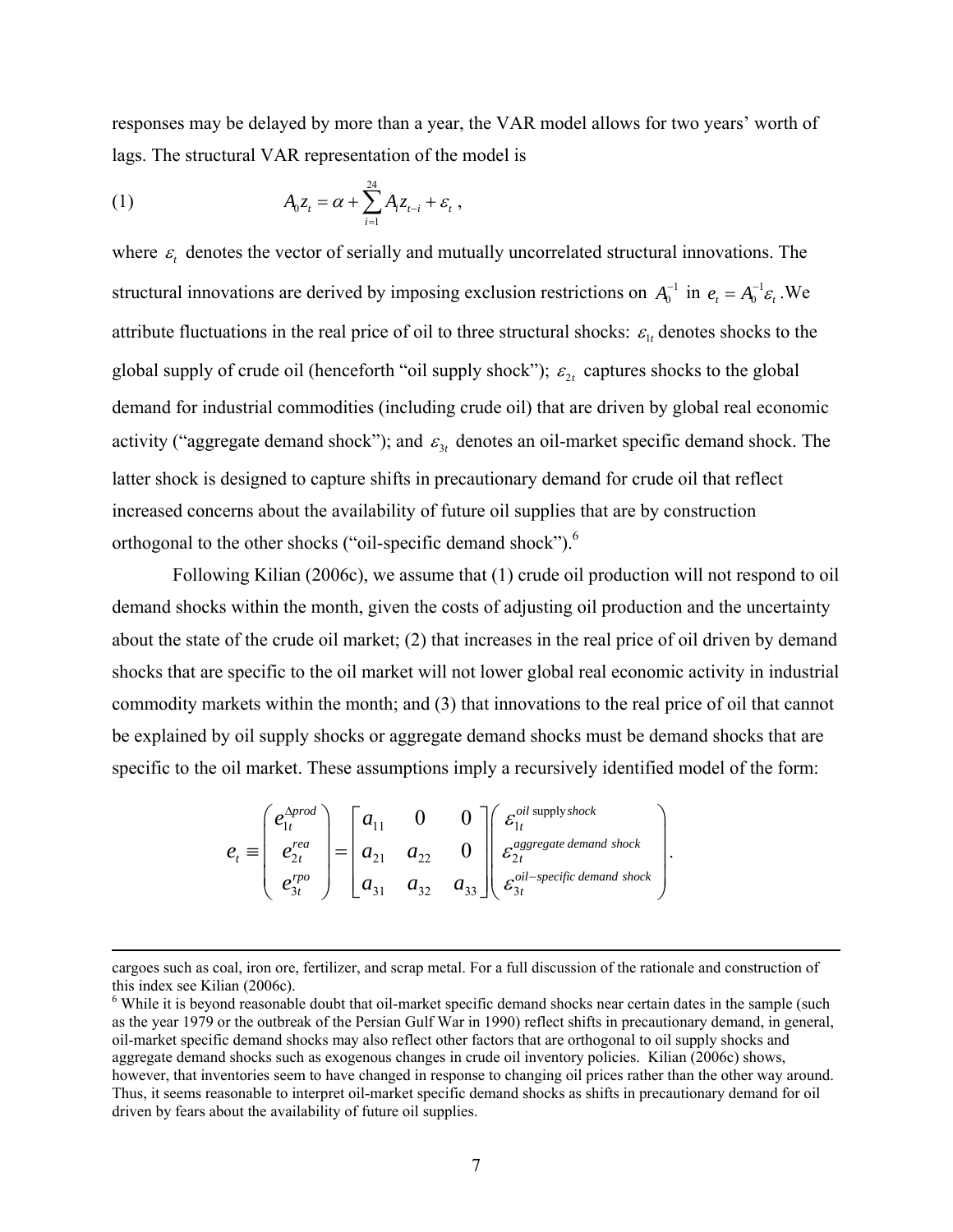The response of the real price of oil to the three structural shocks  $\varepsilon_{i}$ ,  $j = 1,2,3$ , is reported in Figure 1. There are striking differences depending on the source of the shock. An unanticipated increase in oil-market specific demand (such as an increase in precautionary demand for oil) causes an immediate and persistent increase in the real price of oil; an unanticipated increase in aggregate demand for all industrial commodities causes a delayed, but sustained increase in the real price of oil; and an unanticipated oil supply disruption causes a transitory increase in the real price of oil within the first year.

Using the fitted values of model (1) we can decompose the fluctuations in the real price of oil at each point in time into components representing the cumulative effect of all shocks of a given type up to this date (see Figure 2). The historical decomposition in Figure 2 suggests that major oil price surges typically have been driven by a combination of aggregate demand shocks and precautionary demand shocks, rather than oil supply shocks. For example, the increase in the real price of oil after 2003 was driven entirely by the cumulative effects of positive global demand shocks.

 In this paper, we are interested in assessing the effect of these crude oil demand and crude oil supply shocks on external imbalances. Whereas the shocks implied by the VAR model are measured at monthly frequency, international data on external accounts for most countries are available only at annual frequency. Following a similar procedure in Kilian (2006c), we deal with this problem by constructing measures of the annual shocks as averages of the monthly structural innovations for each year:

$$
\hat{\zeta}_{ji} = \frac{1}{12} \sum_{i=1}^{12} \hat{\varepsilon}_{j,t,i}, \quad j = 1,...,3,
$$

where  $\hat{\varepsilon}_{i}$  refers to the estimated residual for the *j*th structural shock in the *i*th month of the *t*th year of the sample. Although data for  $z_t$  are available as far back as 1973, we lose two years worth of observations in estimating the VAR model. Thus, the resulting annual shock series extends back only as far as 1975. Figure 3 plots  $\hat{\zeta}_i$ ,  $j = 1,2,3$ . The pattern of shocks in the late 1970s and in the 1980s in particular is consistent with additional evidence about the genesis of the second oil crisis presented in Barsky and Kilian (2002, 2004).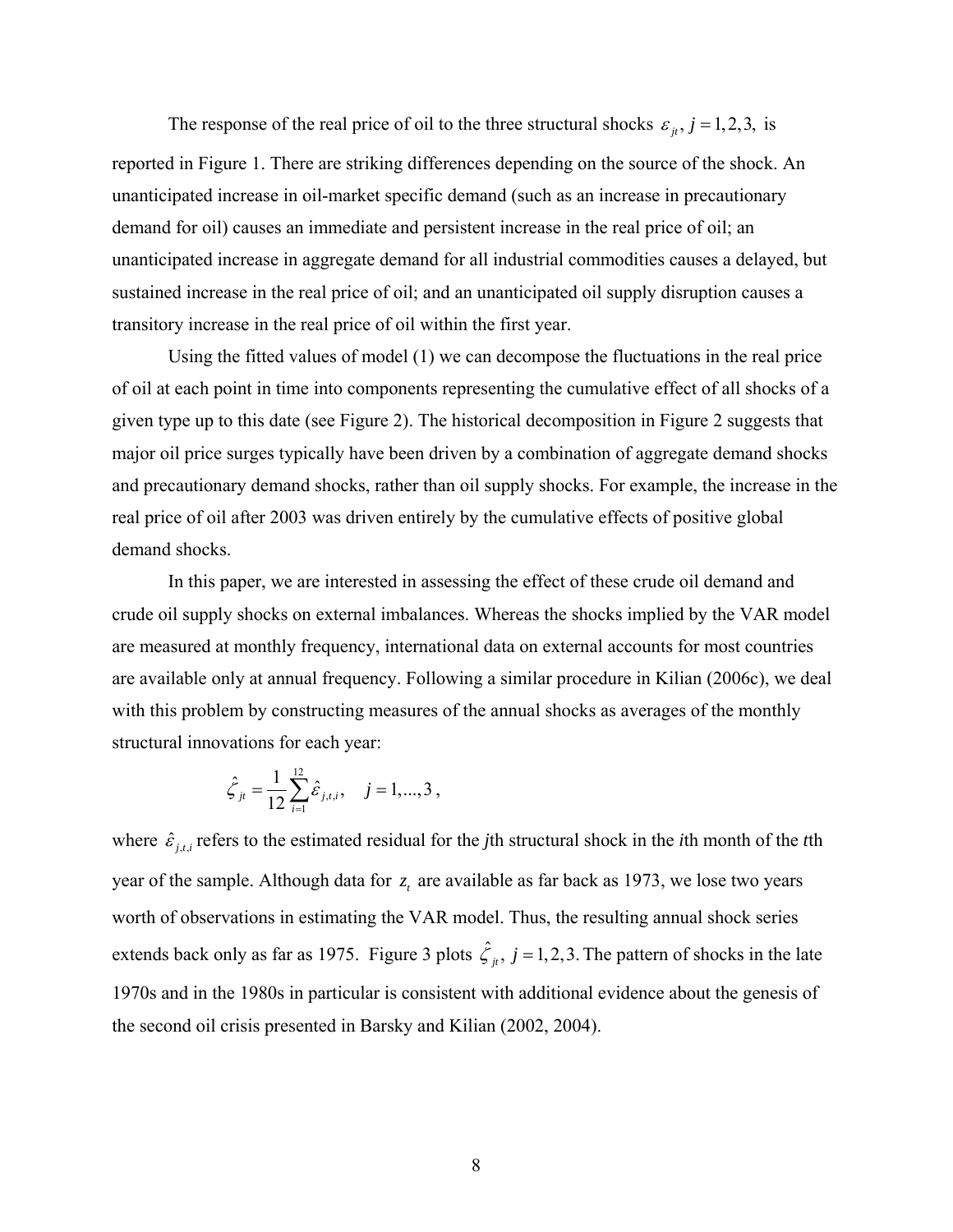#### **B. Estimation of the Dynamic Effects**

Let  $y_t$ , denote a stationary macroeconomic aggregate of interest such as the share of the trade balance in GDP. We are interested in estimating the response of  $y_t$  to demand and supply shocks in the crude oil market. We treat the shocks  $\hat{\zeta}_i$ ,  $j = 1,...,3$ , as predetermined with respect to  $y_i$ . Predeterminedness rules out feedback from  $y_t$  to the shocks  $\hat{\zeta}_t$ ,  $j = 1,...,3$ , within a given year  $t$ .<sup>7</sup> This assumption allows us to examine their dynamic effects on the dependent variable based on regressions of the form:

(2) 
$$
y_{t} = \delta + \sum_{i=0}^{h} \psi_{i} \hat{\zeta}_{jt-i} + u_{t}, \quad j = 1,...,3
$$

 $\overline{a}$ 

where  $u_t$  is a potentially serially correlated error, and  $\hat{\zeta}_t$  is a serially uncorrelated shock. The parameter *h* is chosen to coincide with the maximum horizon of the impulse response function to be computed. By definition the impulse response is  $dy_{t+1}/d\hat{\zeta}_{it}$ . Differentiation yields that  $dy_t/d\hat{\zeta}_{j,t-i} = \psi_i$ . Under stationarity, it follows that  $dy_t/d\hat{\zeta}_{j,t-i} = dy_{t+i}/d\hat{\zeta}_{j,t} = \psi_i$ .

 Regression model (2) allows consistent estimation of the impulse responses under minimal assumptions. In practice, we set the maximum horizon of the impulse responses to five years. Our equation-by-equation approach is built on the premise that the shock series  $\hat{\zeta}_i$ ,  $j = 1,...,3$ , are mutually uncorrelated. Whereas the structural VAR residuals  $\hat{\varepsilon}_j$ ,  $j = 1,...,3$ , are orthogonal by construction, the annual shocks  $\hat{\zeta}_i$ ,  $j = 1,...,3$ , which have been obtained by aggregating over time, need not be orthogonal. Table 1 shows that their contemporaneous correlation ranges between -2 and 11 percent. Although inevitably there will be some omitted variable bias, these correlations are so low that not much is lost by treating the shocks as orthogonal and estimating a separate equation for each shock.

 We also investigated some alternative regression approaches. One alternative approach would have been to estimate model (2) including current and lagged values of all shocks. Given the very short sample of external balances available and given the need to include five lags for

<sup>&</sup>lt;sup>7</sup> In contrast, strict exogeneity imposes in addition Granger non-causality from  $y_t$  to  $\hat{\zeta}_t$ . For further discussion see Cooley and LeRoy (1985). Pre-determinedness and strict exogeneity in our regression framework correspond to the notion of weak and strong exogeneity, respectively, in the parlance of Engle, Hendry and Richard (1983).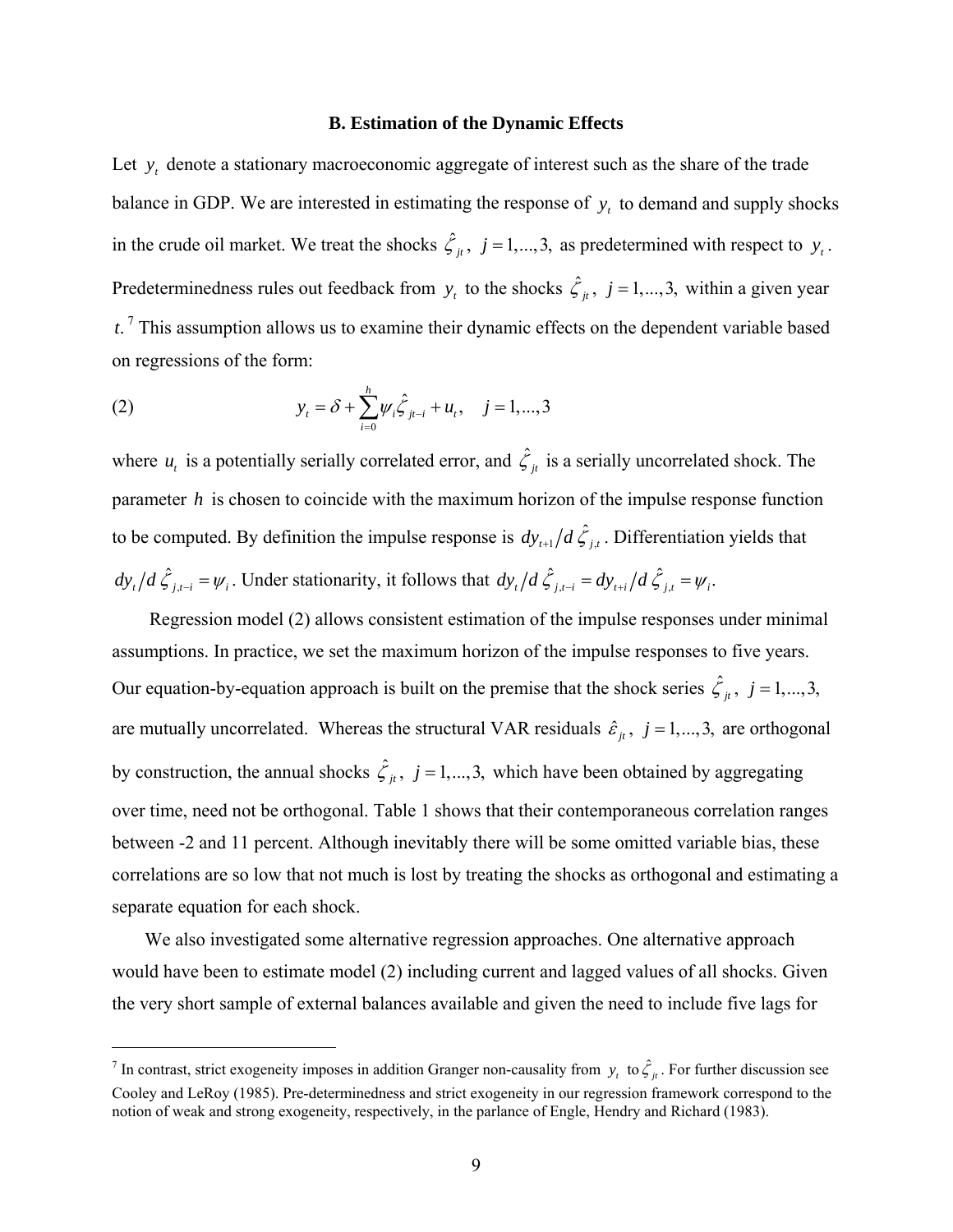each shock, that approach is not practically feasible. Yet another approach would have been to fit a recursively identified VAR model to  $(\hat{\zeta}_1, \hat{\zeta}_2, \hat{\zeta}_3, y_t)$  with a sufficiently high lag order. That more restrictive regression approach is practically feasible, but many of the response estimates are strongly counterintuitive and the estimation results are highly sensitive to the lag structure, suggesting that the model structure is rejected by the data or – more likely – that there is a serious overfitting problem. A third alternative would have been to add lagged dependent variables as regressors in the model (2). The latter specification would have required strict exogeneity of  $\hat{\zeta}_i$  with respect to  $y_t$ , which is not a viable assumption in our context (see Kilian 2006a,b,c). For these reasons, we report results based on the parsimonious equation-by-equation approach based on model (2).

# **4. Data**

In the empirical analysis we consider seven different measures of external balance. The specific measures of external balance used are:

- Change in Net Foreign Assets  $\equiv$  Current Account + Capital Gains
	- Current Account ≡ Merchandise Trade Balance + Service Trade Balance + Income Balance
		- Merchandise Trade Balance ≡ Oil Trade Balance + Non-Oil Merchandise Trade Balance
			- Oil Trade Balance
			- Non-Oil Merchandise Trade Balance
	- Capital Gains on Gross Foreign Assets and Liabilities.

In what follows, the *trade balance* should be understood to refer to the merchandise trade balance. The trade balance does not include trade in services because of data availability and concerns about the poor quality of trade data on services. We also exclude the income balance which is usually computed as the difference between the current account and trade balance. The reason is that the income balance is difficult to interpret without further knowledge of the asset position of a country, and that it cannot be measured accurately. For example, the income balance cannot be separated from transfer payments, even when data on trade in services are available. A more detailed description of these aggregates is provided in the Data Appendix. The NFA data are from Lane & Milesi-Ferretti (2006). All other data (including the trade balance,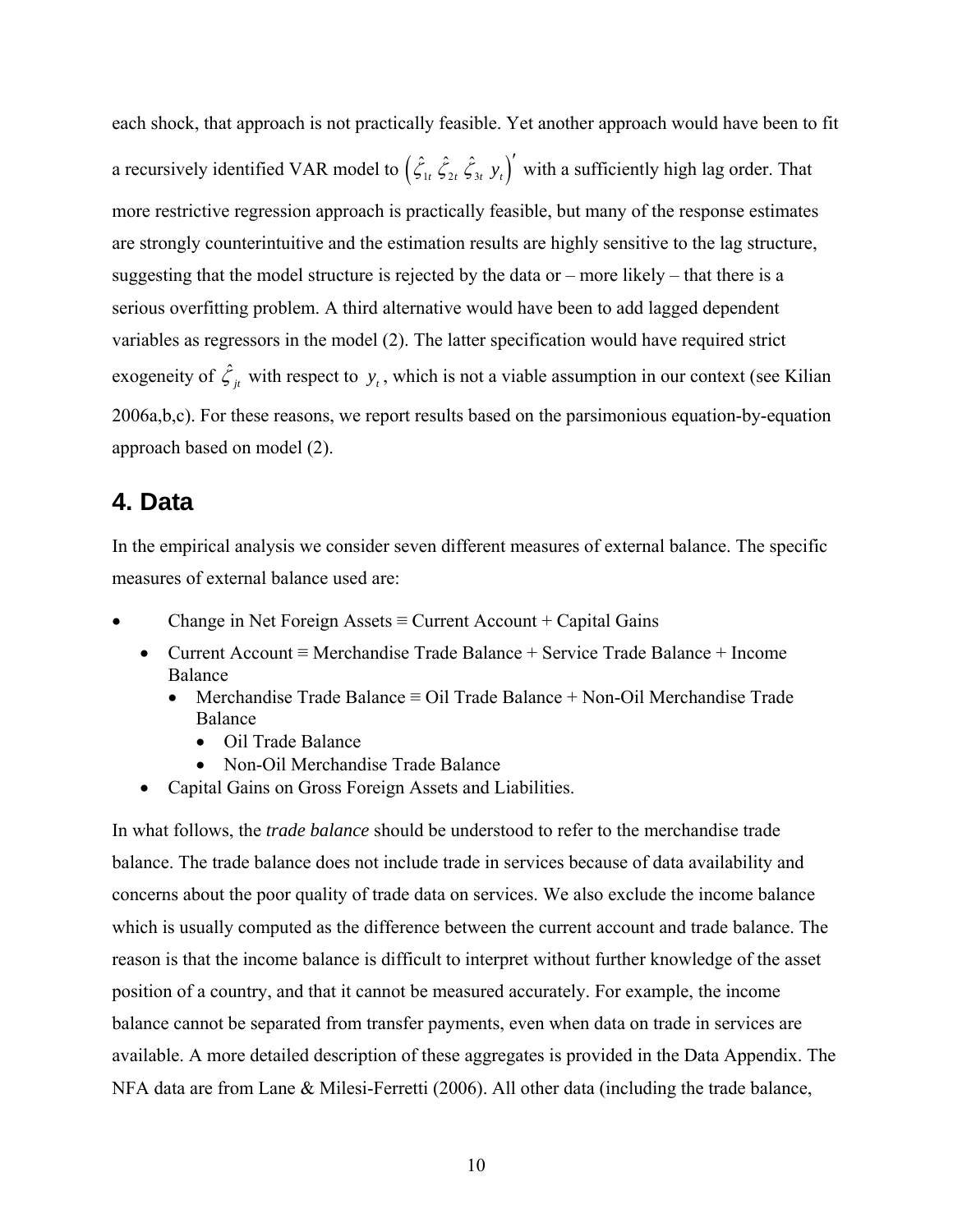current account, and GDP data) are from the IMF's *World Economic Outlook* database.

Our analysis focuses on the following countries and country groupings:

1. Oil exporters

 $\overline{a}$ 

Major oil exporters OPEC Canada and UK

- 2. High-income oil-importing economies United States Euro Area Japan
- 3. Middle-income oil-importing economies Middle-income economies Latin America Emerging Asia

A list of the countries included in each group is provided in the Appendix. All external accounts are expressed in current dollars. As is conventional, all external accounts are normalized by nominal GDP for the empirical analysis. Shares in GDP for the groups are not computed by averaging shares across countries, but by adding external accounts across countries and normalizing them by the sum of GDP in current dollars of the same countries. This procedure has the advantage of netting out intra-group imbalances.

A country is classified as a *major oil exporter* if its average share of fuel exports in total exports over the sample period (1970-2005) is at least 20 percent.<sup>8</sup> OPEC is a subset of the set of major oil exporters. In addition, we treat Canada and the U.K. as a separate group because these countries are likely to behave differently from both oil-importing advanced economies and from major oil exporters. Both countries have diversified export structures with fuel shares of less than 20 percent, but their oil exports are large in absolute value during the sample period. In contrast, the oil export share of Norway is high enough for the country to qualify as a major oil exporter.

*Middle-income economies* are classified as developing countries that lie above the median of the PPP-weighted GDP per capita of the sample of all developing economies excluding China and India. We do not report results for low-income countries given the poor quality of these countries' external accounts data. We also exclude China and India. The Chinese

<sup>&</sup>lt;sup>8</sup> Fuel exports include petroleum products, natural gas and coal. The list of OPEC countries excludes Iraq because of NFA data availability.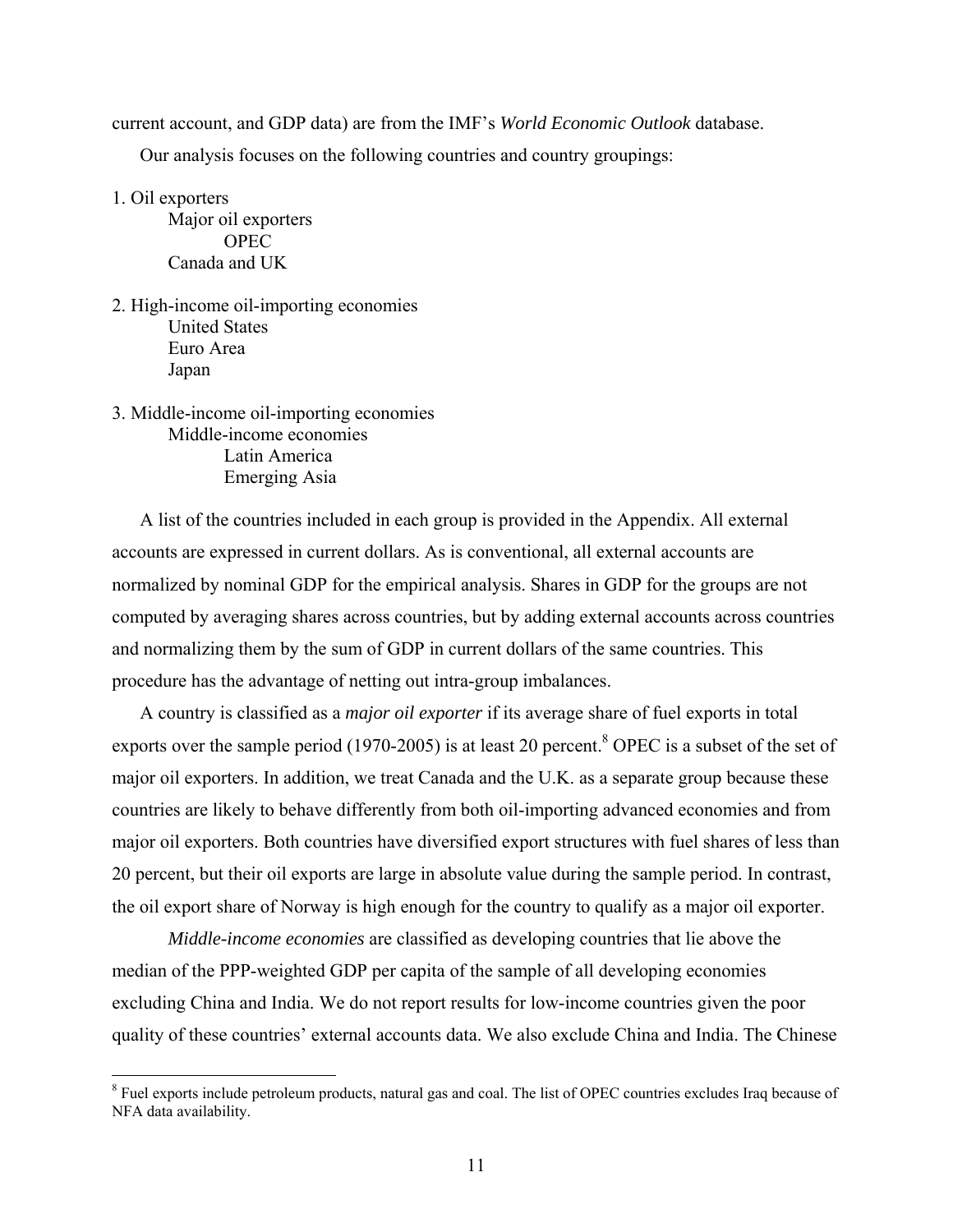economy underwent major structural changes during the sample period, making it difficult to interpret the responses. We do not include results for India, because India, given its size and position in the income distribution, is not representative of either low or middle income economies. The United States, Japan, and the Euro Area are examined individually.

### **5. Results**

We estimate regression model (2) for each of the 54 dependent variables defined in section 4. Regression model (2) treats the oil shocks  $\hat{\zeta}_i$ ,  $j = 1,...,3$ , as predetermined with respect to the dependent variable. The realism of this assumption may be judged by focusing on the example of the United States. Clearly, the United States is the economy for which this assumption is most likely to be invalid, given the overall size of the U.S. economy and its disproportionate contribution to the world economy. As Table 2 shows, nevertheless, innovations to the U.S. dependent variables are not very highly correlated with demand and supply shocks in the crude oil market at the annual frequency, with the exception of the oil trade balance, which is highly negatively correlated with oil-specific demand shocks for the obvious reason that oil-specific demand shocks raise the price of oil immediately causing the oil trade balance to deteriorate on impact (see Figure 1). These low correlations are important because they dispel concerns that positive innovations to domestic real economic activity (reflected in a deterioration of the current account as a share of GDP) may drive aggregate demand innovations in global commodity markets or innovations to the supply of crude oil. If there were such causal link within the year, one would expect to see a large, positive correlation in columns 1 and 2 of Table 2.

#### **5.1. Impulse responses**

Figures 4-12 show the estimated impulse responses of each measure of external balance by type of shock. All responses have been normalized such that a given shock will imply an increase in the real price of oil. The results shown are expressed as a share of GDP. The one-standard error and two-standard error bands for the impulse responses based on model (2) are constructed using a block bootstrap method that allows for serially correlated error terms (see Berkowitz, Birgean and Kilian 1999).

#### **5.1.1. Oil exporters**

We begin the analysis with the oil exporters. The natural starting point in analyzing the effects of

12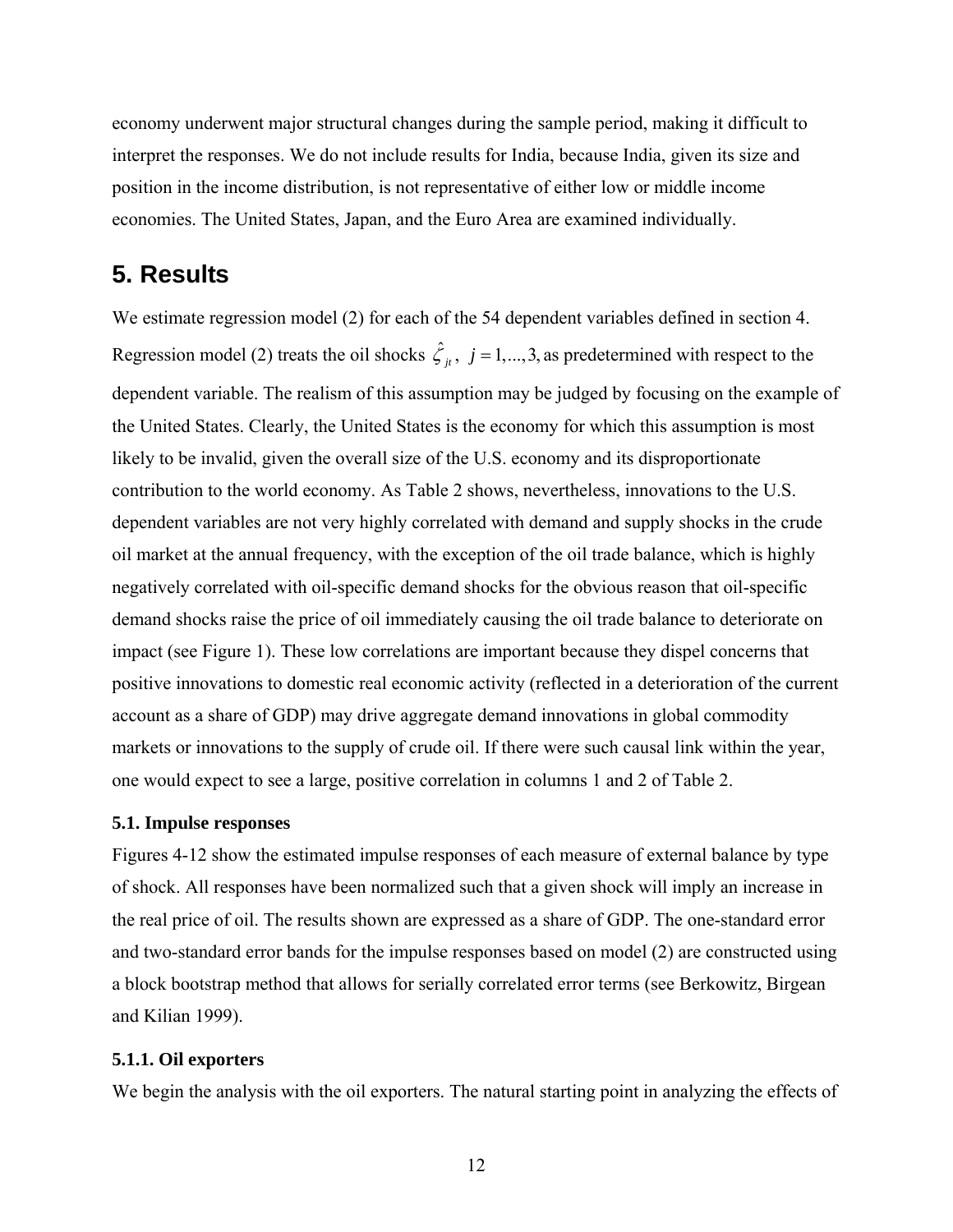demand and supply shocks in the crude oil market is the oil trade balance. We would expect negative supply shocks or positive demand shocks in the crude oil market to improve the oil trade balance of oil exporters, to the extent that such shocks increase the price of oil. Indeed, the point estimates in column 1 of Figure 4 indicate that oil exporters' oil trade balances persistently improve in response to such shocks, although that increase is not always statistically significant. Much stronger and more significant responses are obtained for the subset of OPEC countries in Figure 5. The temporary nature of the response is consistent with the view that the quantity of oil exports falls over time, as demand for crude oil falls. For Canada and the U.K., the responses in Figure 6 are not only much smaller (consistent with the lesser importance of crude oil exports for those countries), but largely statistically insignificant with the exception of the response to an oil supply disruption.

We find evidence of a deterioration of oil exporters' non-oil trade balance in response to favorable shocks in the crude oil market from the oil exporters' point of view (in column 2), consistent with the view that an increase in oil prices and hence wealth is associated with increased demand for (and reduced supply of) non-oil tradable goods. The magnitude and timing of this response, however, differs depending on the type of shock, reflecting their uneven impact on the real price of oil (see Figure 1). For oil exporters in general (and OPEC countries in particular) demand shocks result in a significant deterioration of the non-oil trade balance in the medium run, whereas the response to oil supply disruptions is largely insignificant (see Figures 4 and 5). In contrast, the responses of the non-oil trade balance of Canada and the U.K. in Figure 6 resemble more the responses of advanced oil-importing economies (see section 5.1.2). Overall, shocks in the crude oil market that raise the real price of oil tend to improve the trade balance of oil exporters (in column 3) and their current account (in column 4), although the responses are not always significant.

 As discussed in section 2, the trade effects of demand and supply shocks in the crude oil market may be cushioned not only by the non-oil trade balance, but also by capital gains. Although capital gains may be inferred from comparing the responses of the current account and of changes in NFA, we compute separate responses for capital gains.<sup>9</sup> This facilitates the construction of confidence intervals for the response of capital gains. Column 5 of Figures 4 and

 $\overline{a}$ 

<sup>&</sup>lt;sup>9</sup> NFA data for oil exporters may not capture all capital gains. See Lane and Milesi-Ferretti (2006) for a discussion of the NFA data of these countries.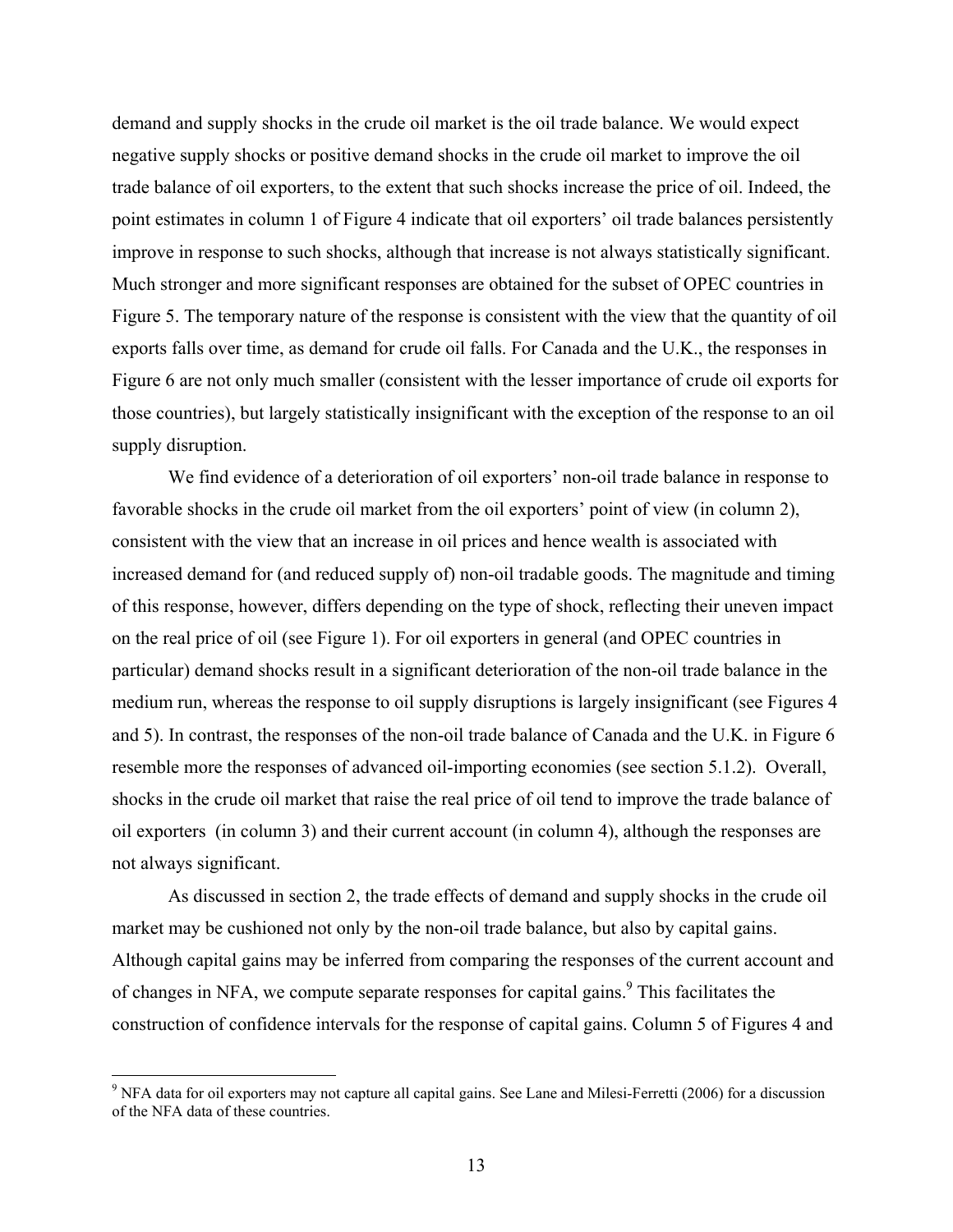5 suggests that oil-supply disruptions cause a significant capital loss in oil-exporting economies, whereas the responses induced by demand shocks tend to be statistically insignificant. In the case of an oil supply shock, the capital loss offsets the improvement in the current account and renders the change-in-NFA response statistically insignificant (see last column). This result is consistent with the view that foreign-denominated assets held by oil exporters depreciate as a result of oil-supply disruptions. In the case of oil-specific demand increase, the same explanation applies, but the capital gain responses are estimated less precisely. Given the small magnitude of the capital losses, there is an accumulation of NFA, but the response is smaller than it otherwise would be. Capital losses in response to oil supply disruptions play a much less important role for Canada and the U.K. in Figure 6.

#### **5.1.2. High-Income Oil-Importing Economies**

Figures 7–9 focus on advanced oil-importing economies, namely the United States, Japan, and the Euro area.

#### **Oil trade balance**

As expected, all types of oil shocks impact the oil-trade balance of advanced oil-importing economies negatively and often persistently; yet there are some important differences across shocks. An oil-specific demand increase (such as an increase in precautionary demand for crude oil) causes an immediate, persistent and highly significant oil trade deficit (see column 1), consistent with the response of the price of oil in Figure 1. As a share of GDP this effect is relatively small for the United States, but much more pronounced for other advanced economies such as Japan or the Euro area. This result is expected given the higher dependence on imported oil in the Euro area and in Japan. A positive aggregate demand shock in global commodity markets also causes an oil trade deficit, but with a delay, consistent with the delayed response of the price of oil to such shocks. The response remains significant after three to four years. Again the U.S. response is smaller than the estimates for other advanced economies. An oil supply disruption is associated with a negative response of the oil trade balance in all advanced economies, but that effect is less long-lasting and less precisely estimated. The larger and more statistically significant estimated responses to oil demand shocks are consistent with the responses of the real price of oil to these shocks in Figure 1.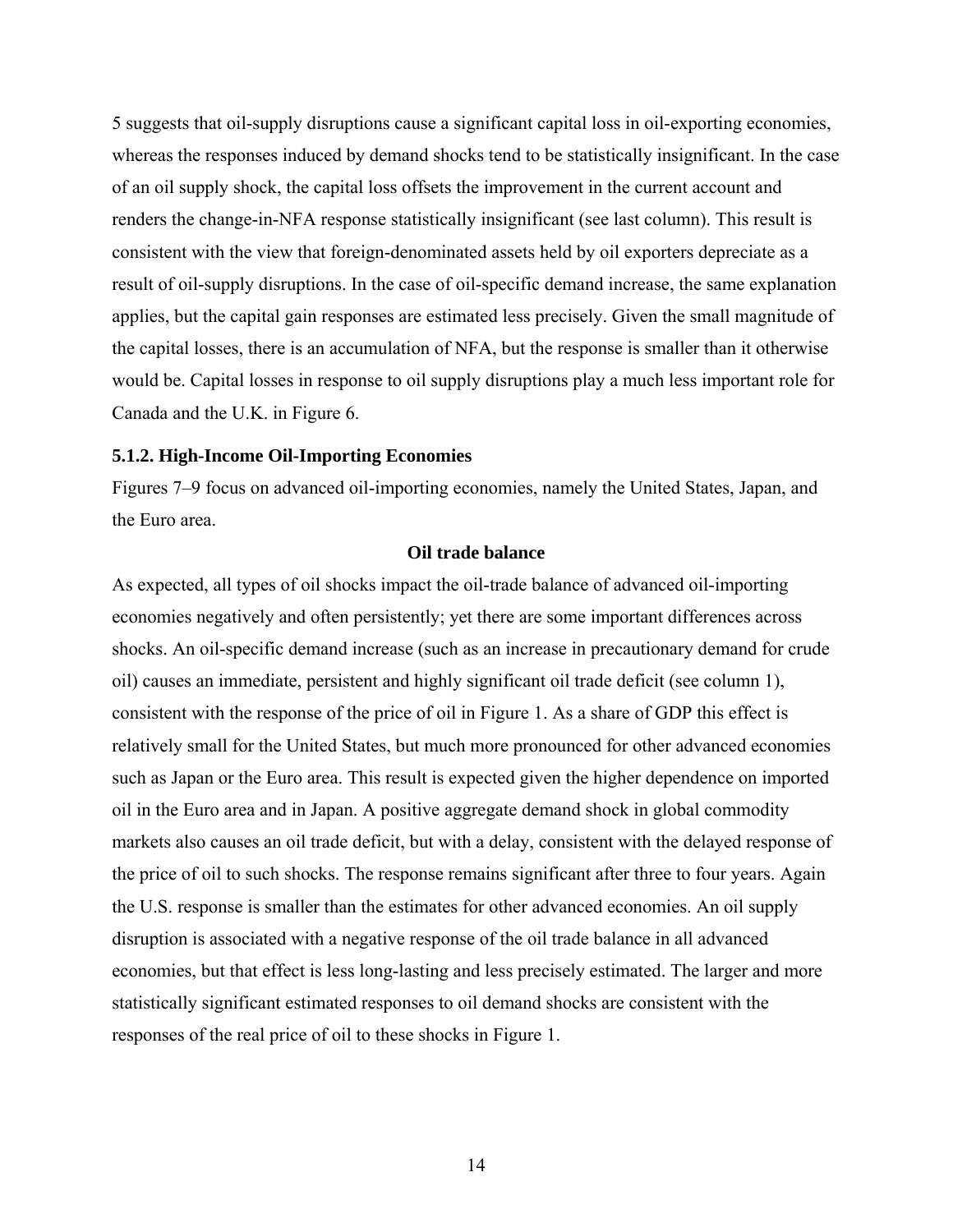#### **Non-oil trade balance**

Figures 7–9 show that the non-oil trade balance tends to improve in response to oil shocks that raise the price of oil, although some responses are estimated imprecisely (see column 2). Nevertheless, there are important differences depending on whether the shock is to demand or to supply, as well as across countries. For example, whereas for the Euro area there is some evidence of a significant non-oil trade surplus in response to an adverse oil supply shock, the corresponding responses for the U.S. and for Japan are statistically insignificant. This result is consistent with evidence that oil exporters' propensity to spend oil revenues is skewed toward European goods (see Rebucci and Spatafora 2006).

 In contrast, for the U.S., but not for other advanced oil-importing economies, an unanticipated increase in aggregate demand is associated with a delayed, but significant surplus in non-oil trade. Finally, in both the U.S. and Japan, and to a lesser extent in the Euro area, the non-oil trade balance increases significantly in response to oil-specific demand shocks, although typically the response involves some delay. This delay is consistent with a slow downward adjustment of expenditures in oil-importing economies as well as a slow upward adjustment of expenditures in oil-exporting economies in response to the sharp increase in oil prices triggered by an oil-specific demand increase.<sup>10</sup>

#### **Trade balance**

Overall, the previous findings suggest that adverse shocks in the crude oil market tend to worsen the oil trade balance of advanced-economy oil importers, but that the non-oil trade balance often improves in response. Column 3 of Figures 7–9 illustrates that the net effect on the trade balance differs across countries. For example, a positive aggregate demand shock causes an initial trade deficit in the United States, followed by a significant trade surplus after three years. There also is some evidence of a surplus in response to increases in oil-specific demand. In all other advanced economies, oil-specific demand increases cause an immediate, persistent and highly statistically significant trade deficit, whereas aggregate demand expansions cause a temporary trade deficit with a delay of about two years. These results confirm that there are systematic differences between the United States and other economies.

 $\overline{a}$ 

 $10$  The estimated responses for the U.S. non-oil trade balance are consistent with estimates of the effect of the same oil shocks on U.S. real GDP reported in Kilian (2006c). As the price of oil rises and real GDP falls, the non-oil trade balance moves into surplus.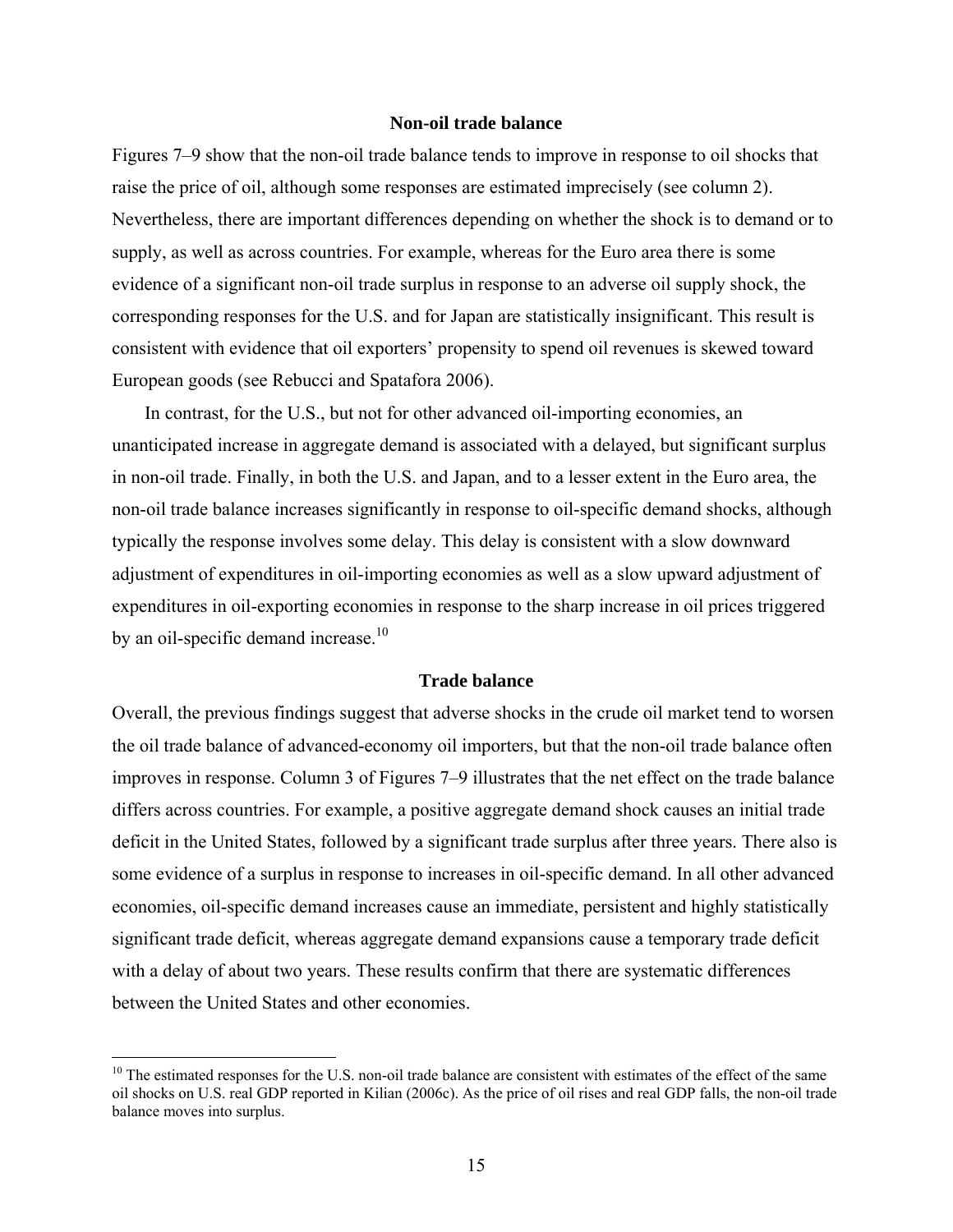#### **Capital gains**

International financial integration (as measured by the size of gross foreign asset positions) may affect the transmission of oil shocks to the extent that it creates the potential for valuation effects, which can magnify or (at least partially) offset movements in the current account. Valuation effects manifest themselves in capital gains or capital losses. The extent of these gains and losses will depend in general on how the ownership of assets is distributed across countries. They also may depend on the extent to which the U.S. dollar depreciates against the currencies of other oilimporting economies, given the unique structure of the U.S. portfolio.

Column 6 of Figures 7-9 assesses this channel of transmission. In interpreting these results, it is important to keep in mind the limitations of the NFA data set (see Lane and Milesi-Ferretti 2006). With that caveat in mind, the data suggest a clear pattern of valuation effects, in particular in response to aggregate demand shocks. Specifically, the United States experience significant short-run capital gains, followed by equally significant capital losses in years 3 and 4. The response of capital gains in the Euro area and in Japan is roughly the mirror image of the U.S. response. For the United States, for the Euro area and for Japan, there is a small negative, but statistically insignificant response of capital gains to oil supply disruptions, consistent with these shocks' small impact on the price of oil (see Figure 1). Finally, a precautionary oil-demand increase causes an initial capital loss, followed by a significant capital gain in years 3 and 4. While the similarities are not as pronounced as for the aggregate demand shock, the U.S. response again is the rough mirror image of the response for the Euro area and for Japan.

This analysis suggests that valuation effects can be important. For the United States and for oil exporting economies, valuation effects tend to dampen the impact of oil shocks. For the Euro area and Japan, in contrast, valuation effects in some cases magnify the impact of oil shocks. Thus, international financial integration may amplify or cushion the effect of oil shocks, depending on the context.

#### **Current account and change in NFA**

As a result of the non-oil trade balance responses and capital gain responses, the impact of shocks that raise the price of crude oil on the current account and on the change in NFA may not as negative as the textbook explanations would suggest. For example, the U.S. NFA position does not change significantly in response to an oil supply shock. It actually improves with some delay in response to oil-market specific demand increases. There also is some evidence of a

16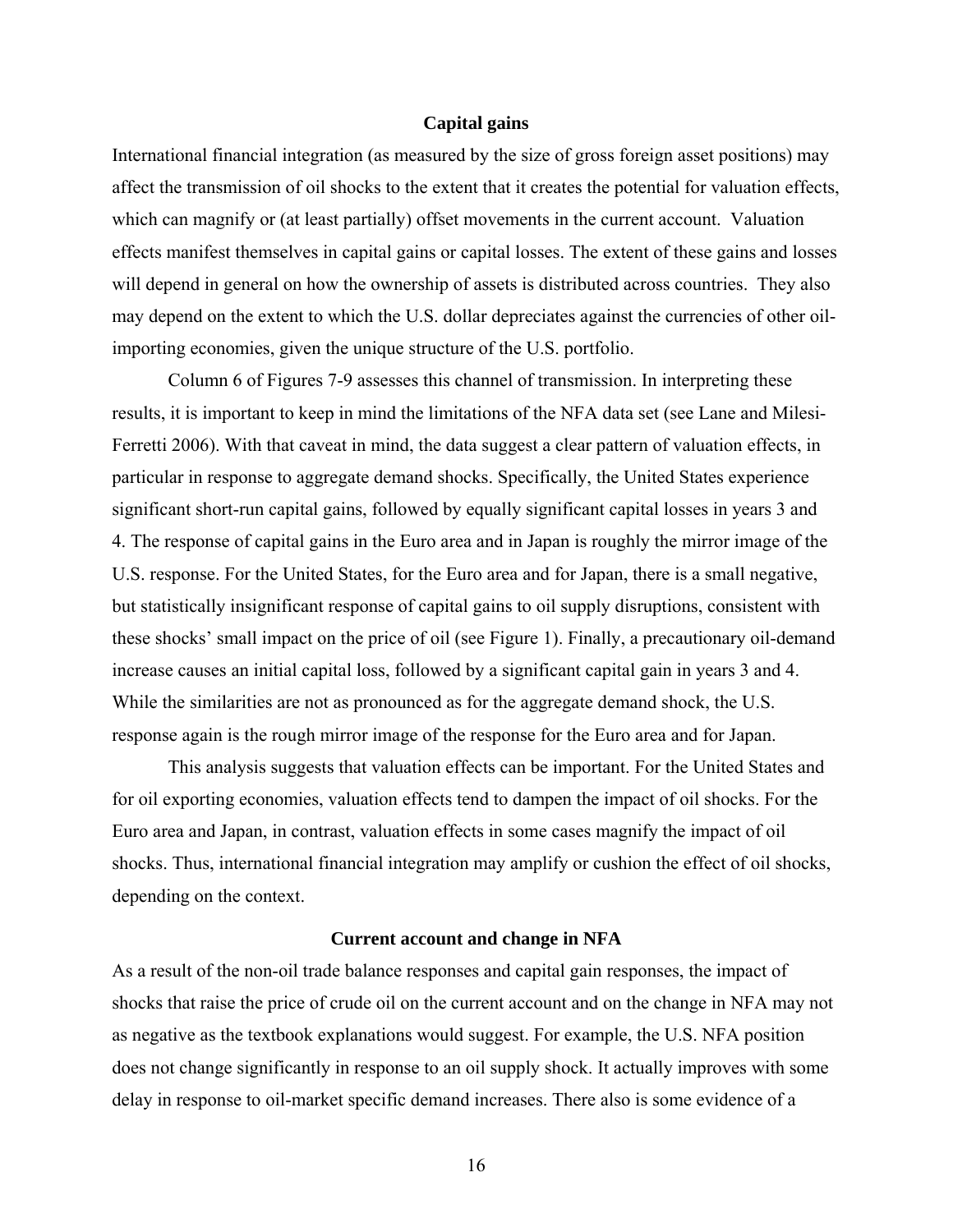temporary improvement in the U.S. NFA position in response to positive aggregate demand shocks, but the corresponding improvement in the current account is preceded by a deficit.

In contrast, for other advanced oil-importing economies, the same oil shocks tend to cause a current account deficit and a reduction in NFA in most cases, although the declines are not always statistically significant. This asymmetry in how the same oil shocks affect the United States and other advanced oil-importing countries has not been documented previously.

#### **5.1.3. Middle-Income Oil-Importing Economies**

Figure 10 highlights the role of the non-oil trade balance in the transmission of oil shocks in middle-income economies. Whereas the oil trade balance systematically falls in response to shocks that raise the price of oil (the response to oil supply disruptions and oil-specific demand increases being highly significant, and that to aggregate demand shocks being marginally significant), the non-oil trade balance may improve or deteriorate depending on the shock. The response of the non-oil trade balance to an oil supply disruption is negative, although not precisely estimated. In contrast, the response to a positive aggregate demand shock is positive and statistically significant, and the response to an oil-specific demand shock is not statistically different from zero.

 The effect on the overall trade balance depends on the relative magnitude of the responses of the oil- and non-oil trade balance. For example, an aggregate demand shock that raises the real price of oil will result in a marginally significant improvement of the trade balance on impact, whereas oil supply disruptions and increases in precautionary demand are causing a significant deterioration of the overall trade balance. As in the case of advanced oil-importing economies, the response of the non-oil trade balance to oil demand shocks partially offsets that of the oil-trade balance.

 Figure 10 also illustrates the importance of valuation effects for middle-income countries. There is evidence of a statistically significant capital loss after the second year in response to a positive aggregate demand shock and of a significant capital gain in years 3 and 4. The estimated response is qualitatively similar to the estimates for the Euro area and for Japan, but more statistically significant, and almost exactly the mirror image of the U.S. response. The responses of capital gains to the other two oil shocks are largely statistically insignificant.

The current account deteriorates significantly in response to oil supply disruptions and in

17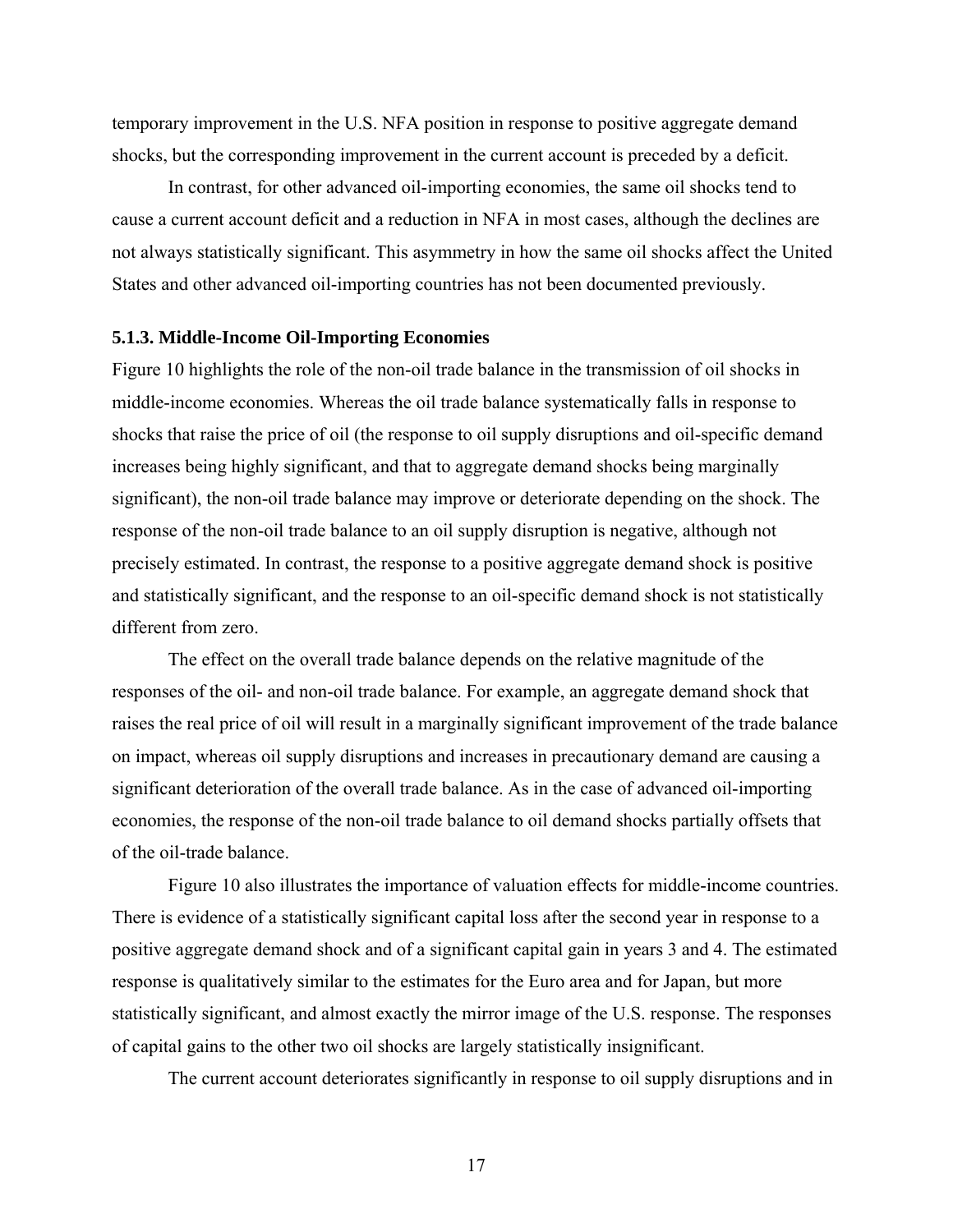response to an increase in oil-specific demand. In the case of the oil supply disruption, this decline is driven mainly by the trade balance; in the case of the oil-specific demand shock it is driven by the trade balance and exacerbated by the net effect of income payments, transfers and the trade balance in services. In contrast, the current account response to a positive aggregate demand shock is significantly positive on impact, but subsequently turns significantly negative, reflecting the evolution of the trade balance.

The net foreign asset position deteriorates in all cases and in some cases significantly so. The timing of that decline appears to be driven primarily by the valuation effect, as opposed to the current account. Thus, capital gains are a potentially important channel in the transmission of oil shocks not only for the United States and other advanced economies, but for middle-income economies as well.

#### **5.1.4. Latin America vs. Emerging Asia**

 $\overline{a}$ 

The estimates for the aggregate of middle-income oil-importing economies mask interesting contrasts between Latin America and Emerging Asia.<sup>11</sup> This comparison is particularly interesting, as Emerging Asia is comprised of economies that are typically more open than Latin American economies. Figures 11 and 12 show a negative response of the oil trade balance to all three shocks for both groups of countries. The response of the non-oil trade balance to oil supply disruptions is more negative on impact in Latin America. The response of the non-oil trade balance to oil-demand shocks is less pronounced for Latin America. The decline in the non-oil trade balance in year 3 in Emerging Asia is consistent with the decline of U.S. real GDP in response to an aggregate demand increase, to which export-oriented East Asian economies are more susceptible. Similarly, an oil-specific demand increase causes an immediate reduction in U.S. real growth and hence a more significant overall trade deficit for Emerging Asia in Figure 11 than for Latin America in Figure 12.12 The response of the overall trade balance reflects this pattern. The overall current account deteriorates more in Emerging Asia, owing to the non-oil trade balance. One interpretation is that Latin America's limited access to international capital markets has discouraged borrowing in response to oil demand shocks.

There is little evidence of significant capital gains or losses in response to oil shocks in

<sup>&</sup>lt;sup>11</sup> The aggregates for Latin America and Emerging Asia that we study below have been constructed excluding all oil exporters in these regions.

 $^{12}$  See Kilian (2006c) for further details on the response of U.S. macroeconomic aggregates.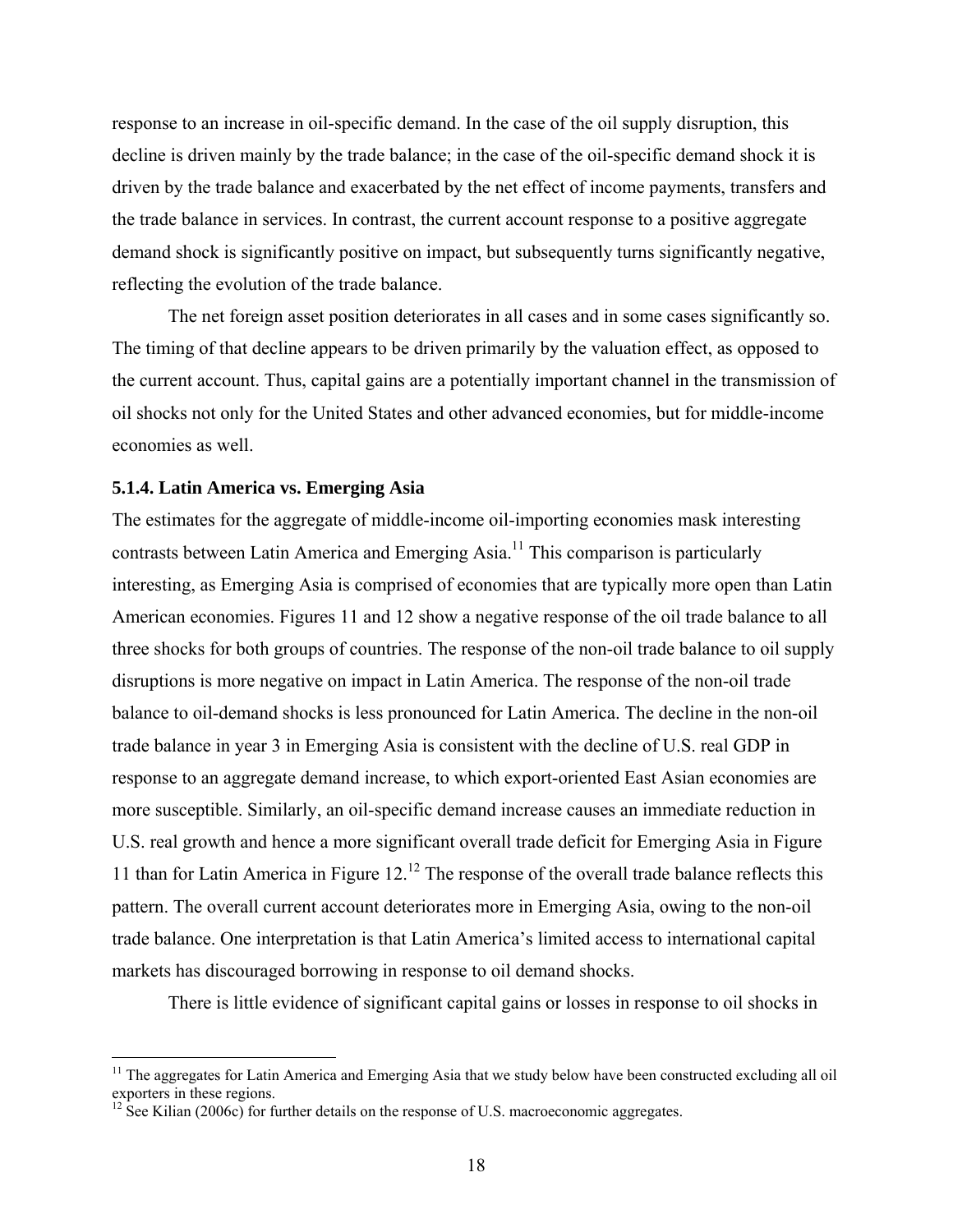Latin America, consistent with Latin America's currencies depreciating less than the U.S. dollar because of limited exchange-rate flexibility during much of our sample period. For Emerging Asia there is a marginally significant capital loss after two years, followed by a statistically significant and large capital gain after three years in response to positive aggregate demand shocks, not unlike the responses found for advanced oil-importing countries. There are no significant responses to other shocks.

#### **5.1.5. Summary**

Our analysis allows some generalizations about the typical response of oil importers and oil exporters to oil shocks. First, while any shock in the crude oil market that raises the price of crude oil will push a typical oil importers' oil trade balance into deficit, the timing and the magnitude of the response of the oil trade balance depends on the source of the shock. A positive aggregate demand shock, for example, tends to generate an oil trade deficit with some delay. In contrast, shocks to the precautionary demand for oil and shocks to supply tend to cause an immediate oil trade deficit, the former being more sustained and larger than the latter. Second, these same shocks also tend to be associated with a non-oil trade surplus that partially offsets the oil trade deficit, giving rise to an overall trade deficit (with some delay in the case of aggregate demand shocks and immediately upon impact for positive precautionary oil demand and negative oil supply shocks). Third, the extent to which the resulting trade and current account deficits translate into a deterioration of the NFA position depends on the response of capital gains. Oil demand shocks may also cause large and systematic (if not always statistically significant) valuation effects. Increased international financial integration thus may help cushion the impact of future disturbances in global crude oil markets for oil importers whose assets are widely held abroad (as in the case of the United States), while potentially amplifying it in other cases.

 The overall response of the typical oil exporter is the mirror image of the typical oil importer. Positive precautionary oil demand shocks and negative oil supply shocks produce an immediate oil trade surplus, whereas positive aggregate demand shocks cause an oil trade surplus with some delay. The surplus in the oil-trade balance is associated with a non-oil trade deficit. On balance, trade and current account balances of oil exporters improve. The NFA increase in response to aggregate demand and oil-specific demand shocks is dampened to the extent that oil exporters experience capital losses. In response to oil supply disruptions, in particular, capital losses tend to render the positive response of NFA changes insignificant.

19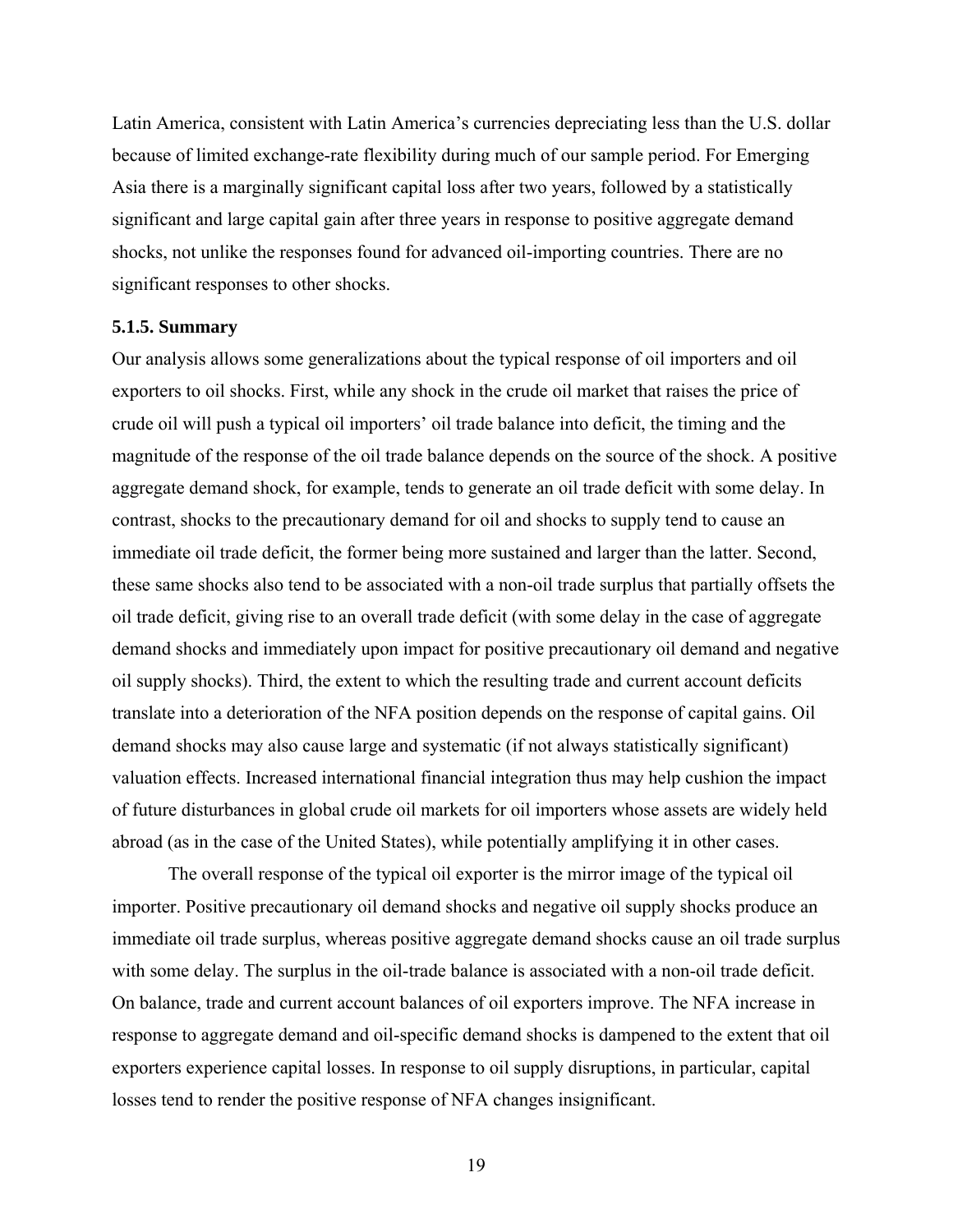#### **5.2. Historical Decompositions**

Impulse responses are estimates of the average effect of a one-time shock on the dependent variable. Since more than one oil shock occurs at any given point in time, and since the composition of innovations to the real price of oil evolves over time, impulse response estimates do not tell us how much of the evolution of the external accounts must be attributed to oil shocks. Historical decompositions of the fluctuations in external accounts shed light on the cumulative effect of each oil shock on a given external account. They can be constructed by simulating the path of the dependent variable from the fitted regression model (2) under the counterfactual assumption that a given demand or supply shock in the oil market is zero throughout the sample. The difference between this counterfactual path of the dependent variable and its actual path is a measure of the cumulative effect of the shock in question.

 We computed the cumulative effect of all three oil shocks combined as well as the cumulative effects by shock. Two results are particularly interesting. First, as Figure 13 shows, the model tracks reasonably well major shifts in external accounts such as the rapid NFA accumulation by OPEC after 1999 and the growing US current account deficit since the late 1990s. Second, the relative importance of individual demand and supply shocks may change drastically from one episode to the next. Figure 14 focuses on the current accounts of the United States and of OPEC. For example, the OPEC current account deficit of 1998 is associated with the temporary drop in oil-specific demand following the Asian crisis of 1997, when oil prices reached an all-time low in recent history. In contrast, both the current account deficit of 1991/92 and the current account surplus since 2002 were driven primarily by global aggregate demand shocks. Figure 14 also shows that the deterioration of the U.S. current account since 2000 appears to be driven primarily by global aggregate demand shocks.

# **6. Conclusions**

This paper provided a comprehensive analysis of the effects of oil shocks on external balances covering a wide range of countries. Our analysis explicitly recognized that oil price changes do not take place in isolation, but may be driven by some of the same macroeconomic forces that determine external balances, as illustrated by the recent surge in oil prices driven by strong global demand for crude oil (see Hamilton 2005). We also distinguished between oil price changes driven by crude oil supply shocks, oil price changes driven by shocks to global

<sup>20</sup>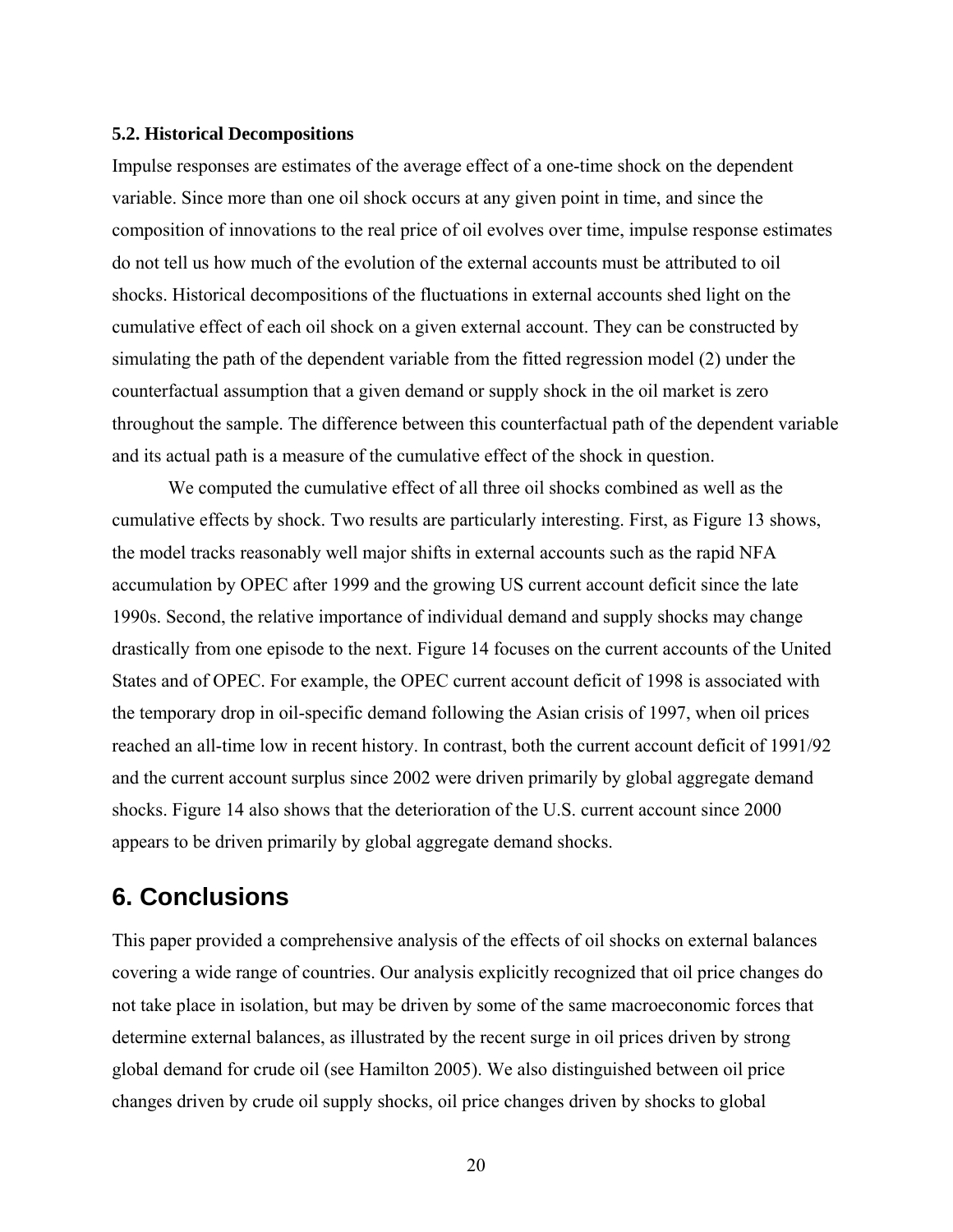aggregate demand for industrial commodities, and oil price changes driven by oil-market specific demand shocks such as shocks to the precautionary demand for oil. This distinction between different types of shocks is crucial. As emphasized in the paper, crude oil-price increases (all else equal) will affect external balances of oil importers differently depending on whether they reflect increased demand for oil or decreased supply of oil. This result is consistent with evidence that these shocks have qualitatively and quantitatively different effects on the real price of oil.

Our key findings are: (1) Non-oil trade balances play a central role in the international transmission of oil shocks. The response of the non-oil trade balance may offset oil trade deficits and helps explain striking differences between the response of the United States and that of other oil-importing economies. (2) There also is some evidence of valuation effects of oil shocks with capital gains and losses offsetting or amplifying trade imbalances. The importance of valuation effects has been documented for the U.S. based on overall changes in balance of payments data by Gourinchas and Rey (2006); our results complement this literature by focusing on the response of external balances to specific shocks. We find evidence of valuation effects in response to oil shocks not only for the U.S., but more generally for other advanced and middle income economies and for oil exporters. We showed that valuation effects may either cushion or amplify the response of the current account to oil shocks, depending on the context. (3) In general, the nature of the transmission of oil price increases is highly dependent on the cause of the oil price increase. If the real price of oil increases due to strong global demand for industrial commodities, for example, the implied responses of external accounts are quite different from the responses to an oil supply disruption or to an increase in precautionary demand for crude oil reflecting concerns about future oil supply shortfalls.

 Our analysis showed that international financial integration plays two distinct roles in the transmission of oil shocks. First, it allows risk sharing between oil exporters and oil importers. Ownership of oil assets by residents of oil-importing countries provides some insurance against oil price increases and helps diversify the risks associated with oil shocks. In turn, ownership of foreign assets by oil producers provides some insurance against falling oil prices for oilexporting economies. Second, international financial integration affects how the burden of adjustment is distributed among oil-importing economies. The United States in particular was shown to be in a unique and privileged position in that its NFA position may improve in response to oil shocks, when other oil-importing economies may potentially experience NFA

21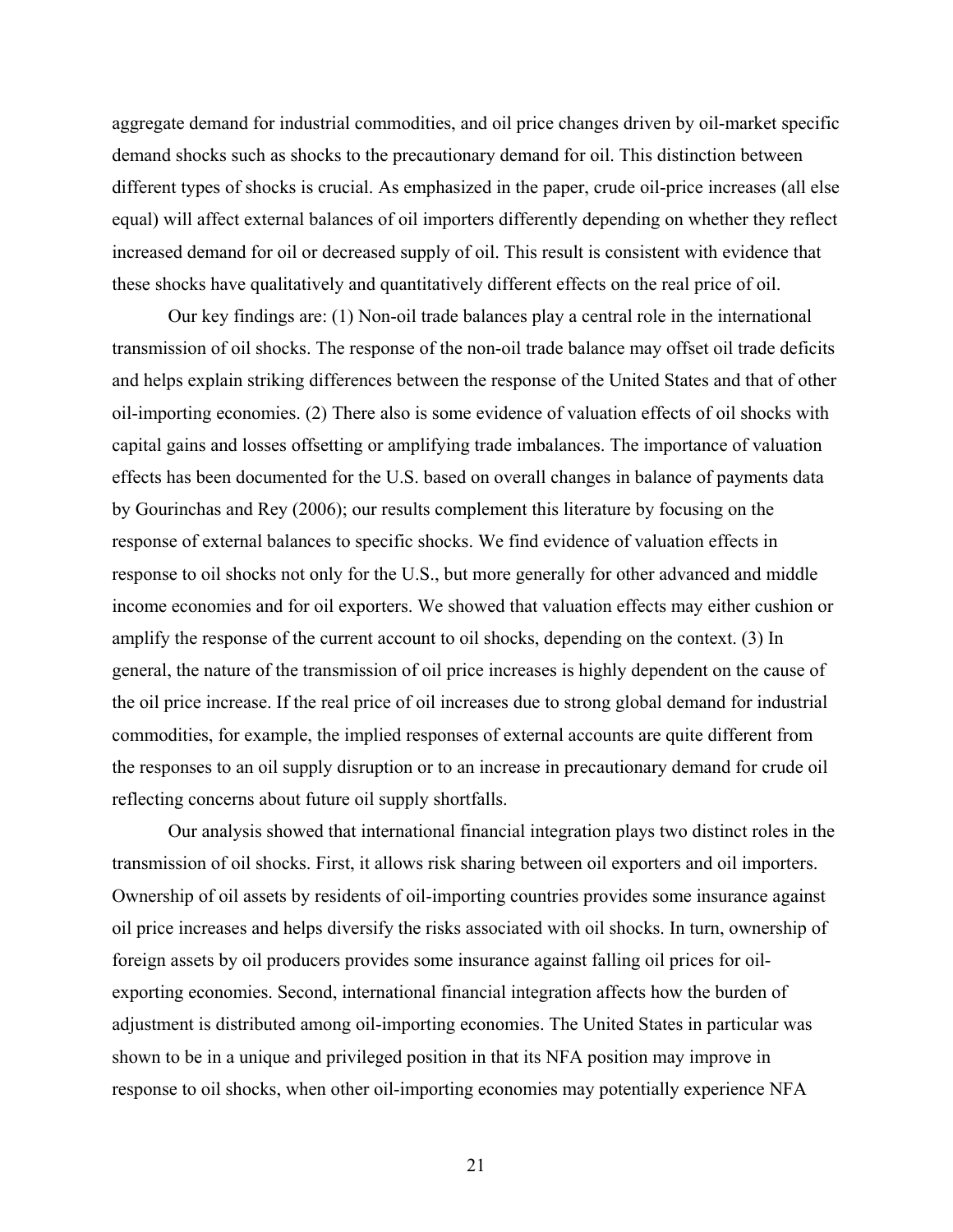losses in response to the same shocks.

 Our results have important implications for the economic modeling of oil price shocks in macroeconomic models of external accounts. First, our results illustrate the importance of controlling for reverse causality and of distinguishing between oil price changes driven by different types of shocks. Second, they highlight the importance of incorporating trade in assets in theoretical models of oil price shocks. Our findings suggest that theoretical models that ignore this channel of transmission will not be consistent with the data. This conclusion is in sharp contrast to the current generation of dynamic general equilibrium models of external accounts that treat oil prices as exogenous.

 Our analysis also has implications for the recent policy debate about growing external imbalances. For example, the widening imbalance in the U.S. current account can be explained to a large extent by the cumulative effect of demand and supply shocks in the crude oil market. In particular, the data suggest that global aggregate demand shocks have played a significant role in recent years in the emergence of these imbalances.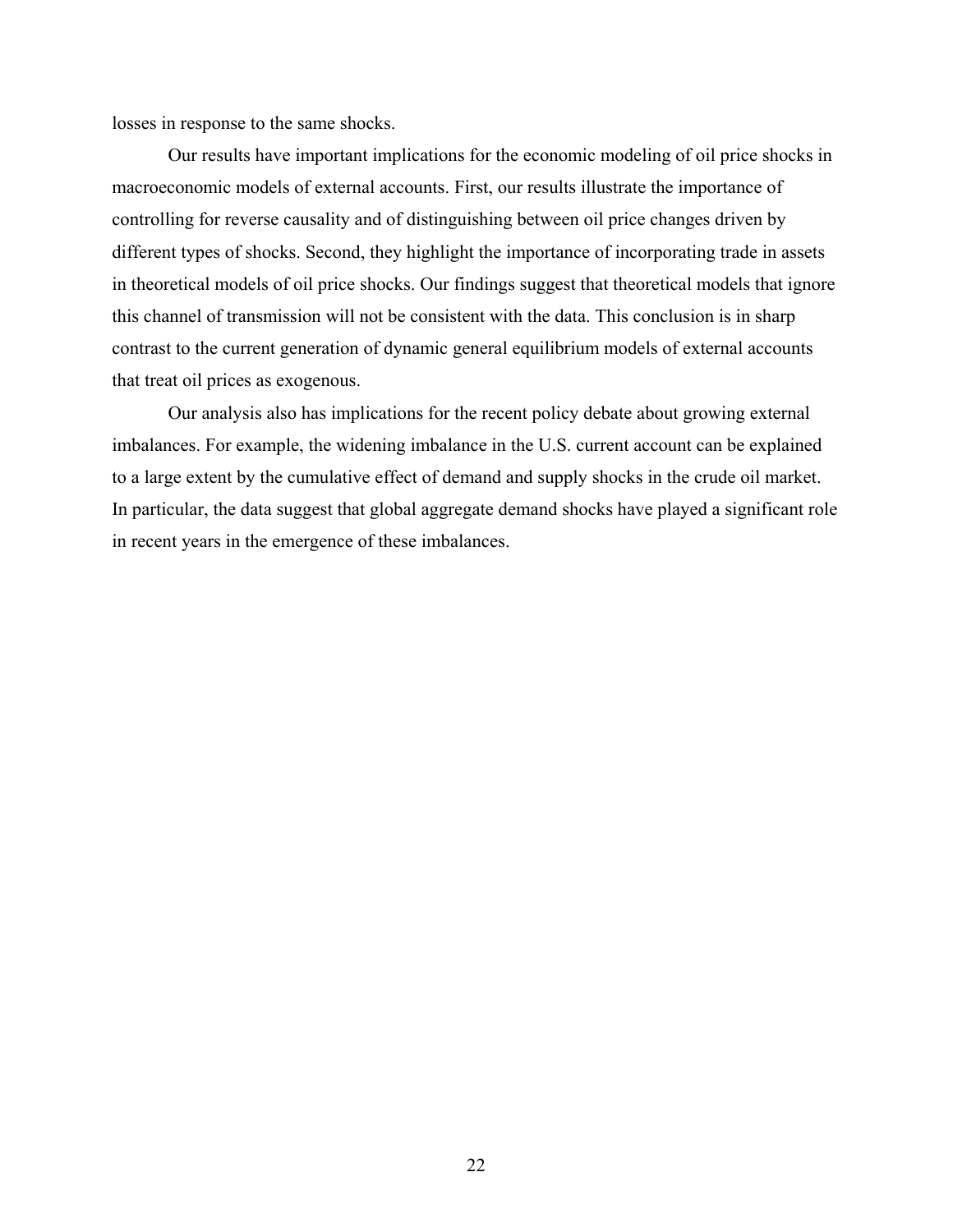#### **References**

- Barsky, R.B., and L. Kilian (2002), "Do We Really Know that Oil Caused the Great Stagflation? A Monetary Alternative," in: *NBER Macroeconomics Annual 2001*, in: B.S. Bernanke and K. Rogoff (eds.), MIT Press: Cambridge, MA, 137-183.
- Barsky, R.B., and L. Kilian (2004), "Oil and the Macroeconomy Since the 1970s," *Journal of Economic Perspectives*, 18(4), 115-134.
- Berkowitz, J., Birgean, I., and L. Kilian (1999), "On the Finite-Sample Accuracy of Nonparametric Resampling Algorithms for Economic Time Series" in T.B. Fomby and C. Hill (eds.): *Advances in Econometrics: Applying Kernel and Nonparametric Estimation to Economic Topics*, vol. 14, 1999, JAI Press, Connecticut, 77-107.
- Bodenstein, M., Erceg, C.J., and L. Guerrieri (2006), "Oil Shocks and U.S. External Adjustment," mimeo, Federal Reserve Board.
- Bruno, M., and J. Sachs (1982), "Energy and Resource Allocation: A Dynamic Model of the Dutch Disease," *Review of Economic Studies*, 49, 845–859.
- Cooley, T.F., and S. LeRoy (1985), "Atheoretical Macroeconometrics: A Critique," *Journal of Monetary Economics*, 16, 283-308.
- Engle, R.F., Hendry, D.F., and J.-F. Richard (1983), "Exogeneity," *Econometrica*, 51, 277-304.
- Gavin, M. (1990), "Structural Adjustment to a Terms of Trade Disturbance: The Role of Relative Prices," *Journal of International Economics*, 28, 217–243.
- Gavin, M. (1992), "Income Effects of Adjustment to a Terms of Trade Disturbance and the Demand for Adjustment Finance," *Journal of Development Economics*, 37, 127–153.
- Ghironi F., Jaewoo, L., and A. Rebucci (2006), "The Valuation Channel of External Adjustment," forthcoming: NBER Working Paper.
- Gonçalves, S., and L. Kilian (2004), "Bootstrapping Autoregressions with Conditional Heteroskedasticity of Unknown Form," *Journal of Econometrics*, 123, 89-120.
- Gourinchas P.-O. and H. Rey (2006), "International Financial Adjustment," NBER Working Paper No. 11155.
- Hamilton, J.D. (2003), "What is an Oil Shock?" *Journal of Econometrics*, 113, 363-398.
- Hamilton, J.D. (2005), "Oil and the Macroeconomy," forthcoming in: S. Durlauf and L. Blume (eds.), *The New Palgrave Dictionary of Economics*, 2nd ed., London: Macmillan, 2006. Available at: http://dss.ucsd.edu/~jhamilto/JDH\_palgrave\_oil.pdf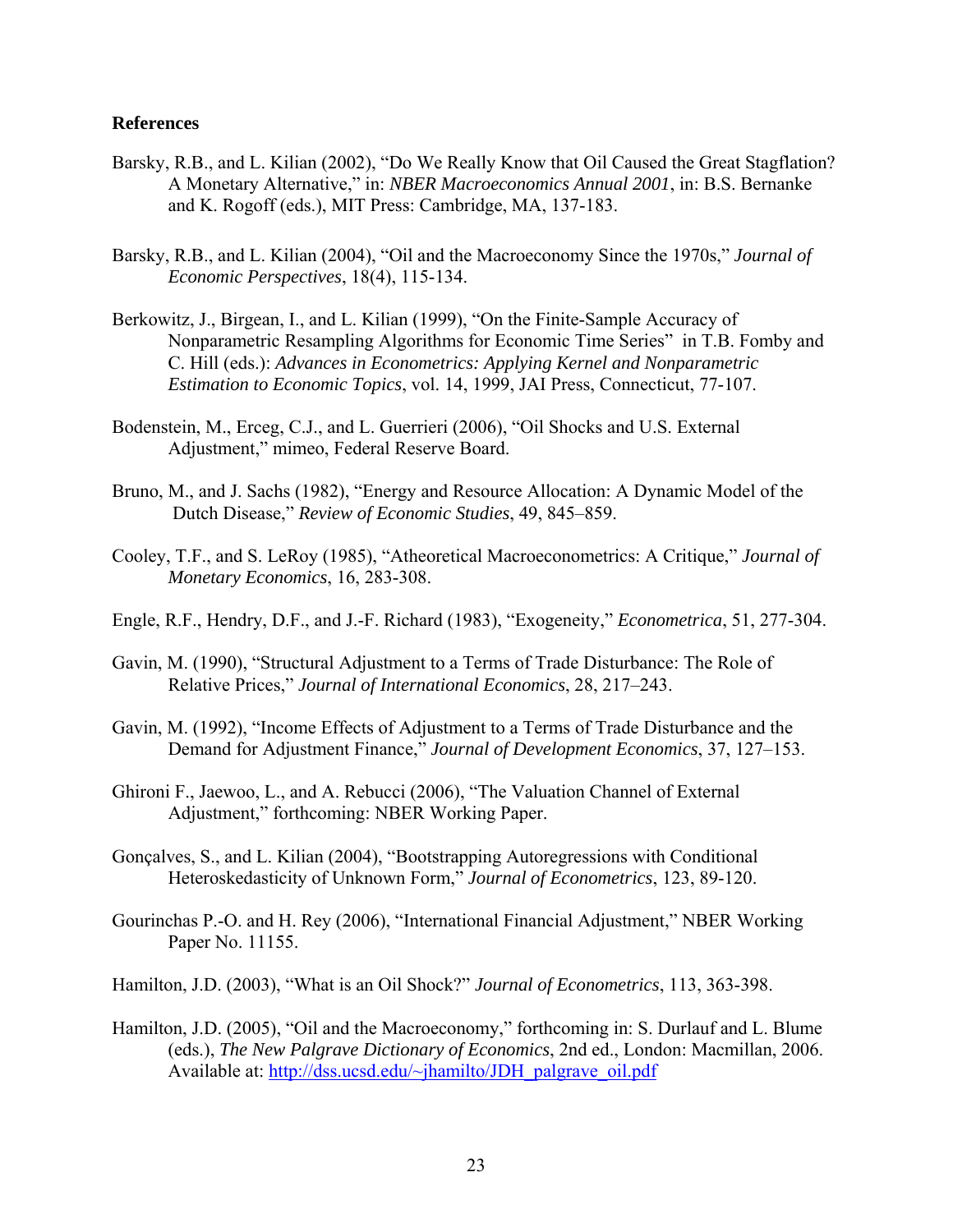- Kilian, L. (2006a), "The Effects of Exogenous Oil Supply Shocks on Output and Inflation: Evidence from the G7 Countries," mimeo, Department of Economics, University of Michigan. Available at: http://www-personal.umich.edu/~lkilian/paperlinks.html
- Kilian, L. (2006b), "Exogenous Oil Supply Shocks: How Big Are They and How Much Do They Matter for the U.S. Economy?" forthcoming: *Review of Economics and Statistics*. Available at: http://www-personal.umich.edu/~lkilian/paperlinks.html.
- Kilian, L. (2006c), "Not All Oil Price Shocks Are Alike: Disentangling Demand and Supply Shocks in the Crude Oil Market," mimeo, Department of Economics, University of Michigan. Available at: http://www-personal.umich.edu/~lkilian/paperlinks.html
- Lane, P., and G.M. Milesi-Ferretti (2006), "The External Wealth of Nations Mark II: Revised and Extended Estimates of Foreign Assets and Liabilities, 1970–2004," forthcoming: *IMF Working Paper*, International Monetary Fund, Washington, DC.
- Ostry, J., and C. Reinhart (1992), "Private Saving and Terms of Trade Shocks: Evidence from Developing Countries," *IMF Staff Papers*, International Monetary Fund, 9, 495-517.
- Rebucci, A., and N. Spatafora (2006), "Oil Prices & Global Imbalances," in: *IMF World Economic Outlook April 2006: Globalization and Inflation*, chapter II, International Monetary Fund: Washington, DC, 71-96.
- Sen, P. (1994), "Savings, investment, and the current account," in van der Ploeg (ed.): *The Handbook of International Macroeconomics*.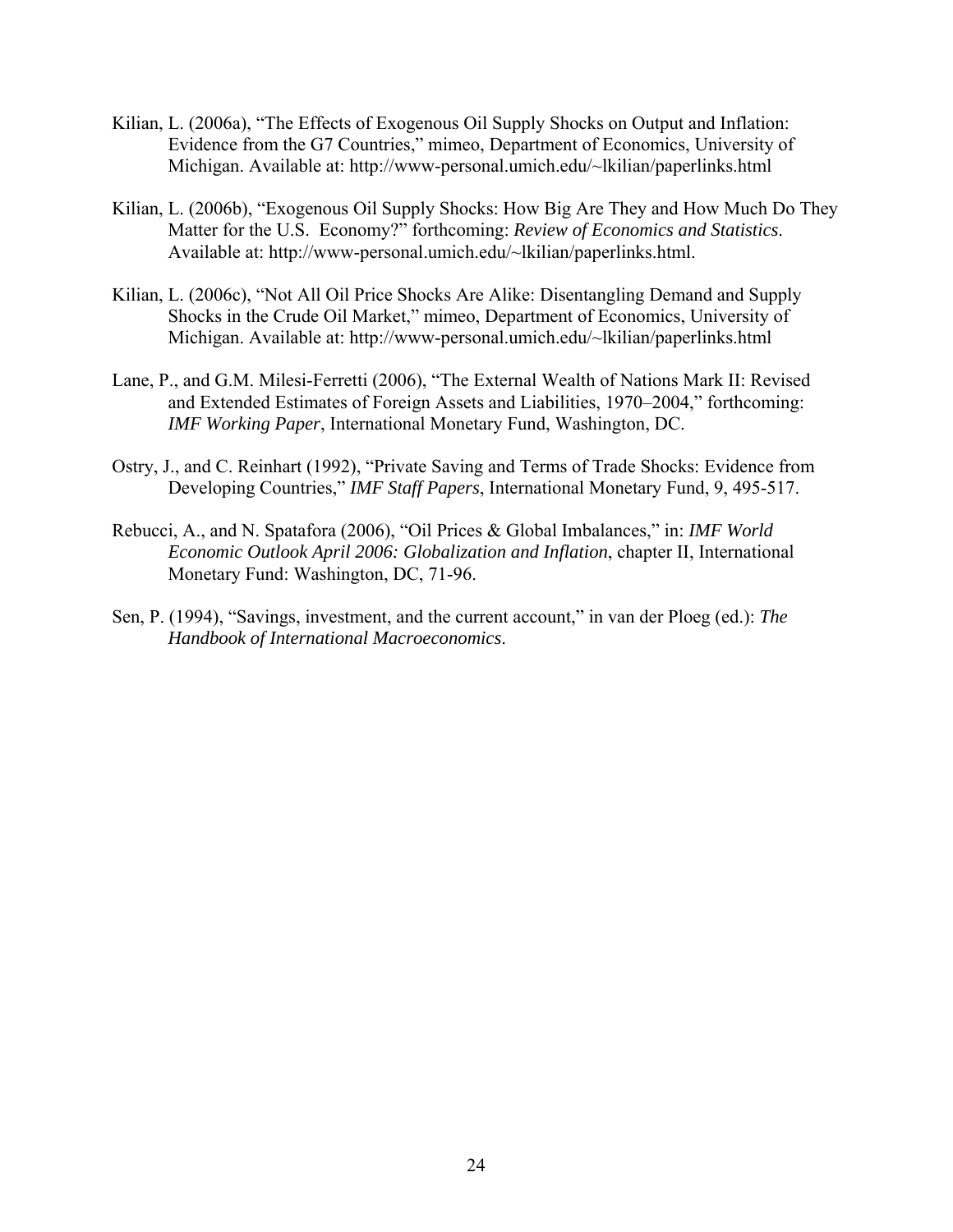# **Data Appendix**

#### A. Variable List

| <b>Description</b>                                                              | <b>Calculation</b>                    | <b>Units/Scale Variable</b> |          | <b>Source</b>                       |
|---------------------------------------------------------------------------------|---------------------------------------|-----------------------------|----------|-------------------------------------|
|                                                                                 |                                       |                             | name     |                                     |
| Gross domestic product, current prices, U.S. dollars                            |                                       | Billions of                 | gdp      | <b>IMF World Economic Outlook</b>   |
|                                                                                 |                                       | US dollars                  |          |                                     |
| Net external position                                                           |                                       | Millions of                 | nfa      | Lane/Milesi-Ferreti                 |
|                                                                                 |                                       | US dollars                  |          |                                     |
| Net foreign assets as a share of GDP                                            | $(nfa / 1000) / gdp$ * 100            | Percent of                  | nfa_gdp  | Lane/Milesi-Ferreti, IMF            |
|                                                                                 |                                       | <b>GDP</b>                  |          | World Economic Outlook              |
| Current account balance                                                         |                                       | <b>Billions</b> of          | ca       | <b>IMF World Economic Outlook</b>   |
|                                                                                 |                                       | US dollars                  |          |                                     |
| Current account balance as a share of GDP                                       | $(ca/gdp) * 100$                      | Percent of                  | $ca$ gdp | <b>IMF World Economic Outlook</b>   |
|                                                                                 |                                       | <b>GDP</b>                  |          |                                     |
| Trade balance for goods                                                         |                                       | <b>Billions</b> of          | tb       | <b>IMF World Economic Outlook</b>   |
|                                                                                 |                                       | US dollars                  |          |                                     |
| Trade balance as a share of GDP                                                 | $(tb/gdp) * 100$                      | Percent of                  | tb_gdp   | <b>IMF World Economic Outlook</b>   |
|                                                                                 |                                       | <b>GDP</b>                  |          |                                     |
| Oil trade balance                                                               |                                       | <b>Billions</b> of          | tbo      | <b>IMF World Economic Outlook</b>   |
|                                                                                 |                                       | US dollars                  |          |                                     |
| Oil trade balance as a share of GDP                                             | $(tbo/gdpd) * 100$                    | Percent of                  | tbo_gdp  | <b>IMF World Economic Outlook</b>   |
|                                                                                 |                                       | <b>GDP</b>                  |          |                                     |
| Non-oil trade balance                                                           | tb-tbo                                | <b>Billions</b> of          | tbno     | <b>IMF World Economic Outlook</b>   |
|                                                                                 |                                       | US dollars                  |          |                                     |
| Non-oil trade balance as a share of GDP                                         |                                       | Percent of                  |          | tbno_gdp IMF World Economic Outlook |
|                                                                                 |                                       | <b>GDP</b>                  |          |                                     |
| Change in NFA over the previous year                                            | nfa <sub>t</sub> - nfa <sub>t-1</sub> | Millions of                 | dnfa     | Lane/Milesi-Ferreti                 |
|                                                                                 |                                       | US dollars                  |          |                                     |
| Change in NFA as a share of GDP                                                 | $((dnfa/1000) / gdp) * 100$           | Percent of                  |          | dnfa gdp Lane/Milesi-Ferreti, IMF   |
|                                                                                 |                                       | <b>GDP</b>                  |          | World Economic Outlook              |
| Capital gains as defined by the difference between the change in NFA and the    | $(dnfa/1000) - ca$                    | <b>Billions</b> of          | capgain  | Lane/Milesi-Ferreti, IMF            |
| current account balance                                                         |                                       | US dollars                  |          | World Economic Outlook              |
| Capital gains as a share of GDP defined by the difference between the change in | $(capgain/gdp) * 100$                 | Percent of                  | capgain  | Lane/Milesi-Ferreti, IMF            |
| NFA and the current account balance divided by GDP                              |                                       | <b>GDP</b>                  | gdp      | World Economic Outlook              |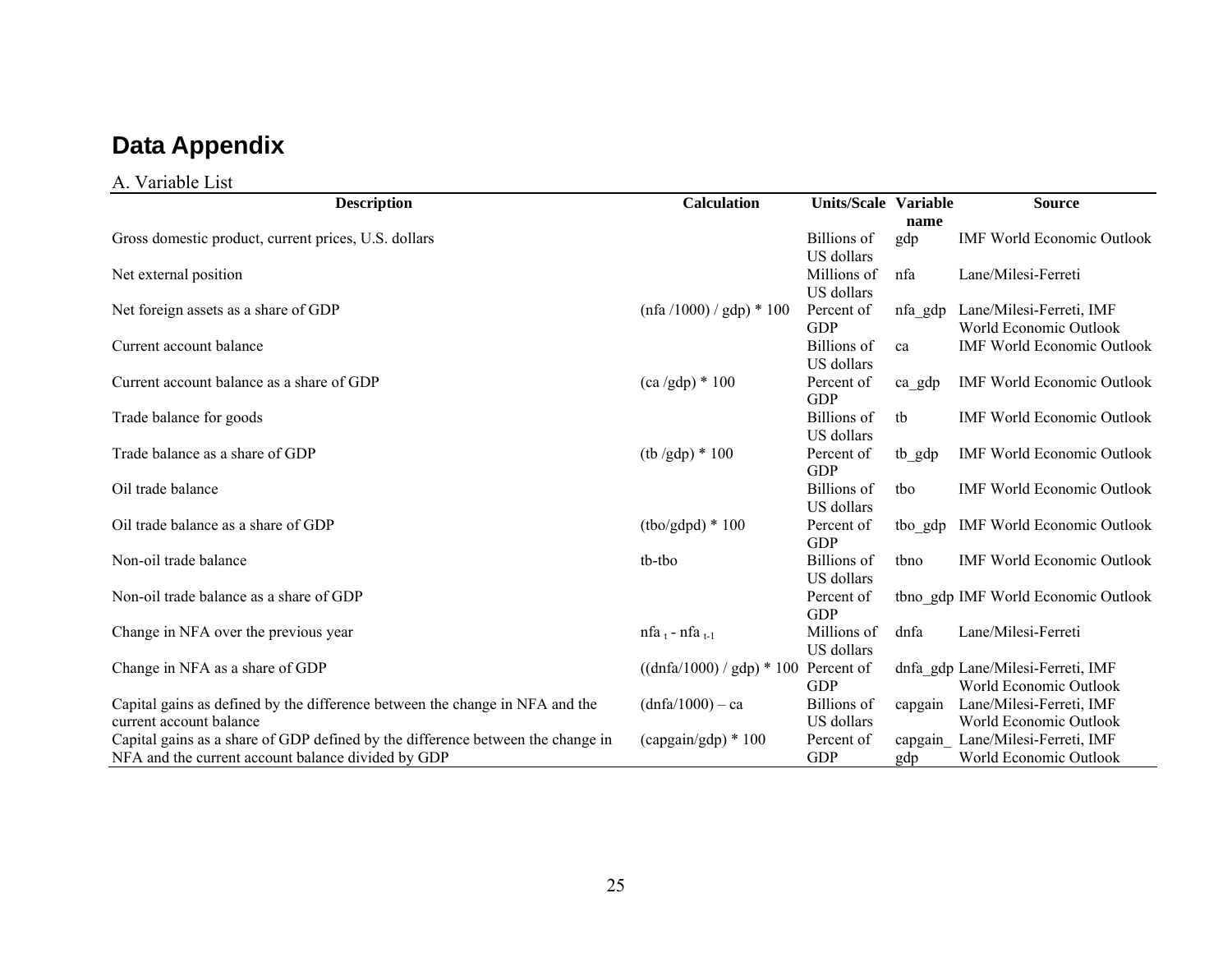# B. Country groupings:

| Fuel exporters $(26)$ :             | Algeria, Angola, Azerbaijan, Bahrain, Brunei, Congo (Rep. of), Ecuador, Gabon, Indonesia, Iran, Kazakhstan, Kuwait, Libya, Mexico,<br>Nigeria, Norway, Oman, Qatar, Russia, Saudi Arabia, Syria, Trinidad and Tobago, Turkmenistan, United Arab Emirates, Venezuela,<br>Yemen.                                                                                                                                                                                                                             |
|-------------------------------------|------------------------------------------------------------------------------------------------------------------------------------------------------------------------------------------------------------------------------------------------------------------------------------------------------------------------------------------------------------------------------------------------------------------------------------------------------------------------------------------------------------|
| OPEC $(10)$ :                       | Algeria, Indonesia, Iran, Kuwait, Libya, Nigeria, Qatar, Saudi Arabia, United Arab Emirates, Venezuela.                                                                                                                                                                                                                                                                                                                                                                                                    |
| Canada and UK                       |                                                                                                                                                                                                                                                                                                                                                                                                                                                                                                            |
| <b>United States</b>                |                                                                                                                                                                                                                                                                                                                                                                                                                                                                                                            |
| Japan                               |                                                                                                                                                                                                                                                                                                                                                                                                                                                                                                            |
| Euro Area $(12)$ :                  | Austria, Belgium, Finland, France, Germany, Greece, Ireland, Italy, Luxembourg, Netherlands, Portugal, Spain.                                                                                                                                                                                                                                                                                                                                                                                              |
| Middle-Income<br>Economies $(46)$ : | Albania, Argentina, Belarus, Bosnia and Herzegovina, Botswana, Brazil, Bulgaria, Chile, Colombia, Costa Rica, Croatia, Czech<br>Republic, Dominican Republic, Equatorial Guinea, Estonia, Fiji, Hong Kong, Hungary, Jordan, Korea, Latvia, Lebanon, Lithuania,<br>Macedonia, Malaysia, Malta, Mauritius, Namibia, Panama, Paraguay, Peru, Philippines, Poland, Romania, Singapore, Slovak<br>Republic, Slovenia, South Africa, Swaziland, Taiwan, Thailand, Tunisia, Turkey, Ukraine, Uruguay, Yugoslavia. |
| Emerging Asia $(7)$ :               | Hong Kong, Korea, Malaysia, Philippines, Singapore, Taiwan, Thailand.                                                                                                                                                                                                                                                                                                                                                                                                                                      |
| Latin America (10):                 | Argentina, Brazil, Chile, Colombia, Costa Rica, El Salvador, Panama, Paraguay, Peru, Uruguay.                                                                                                                                                                                                                                                                                                                                                                                                              |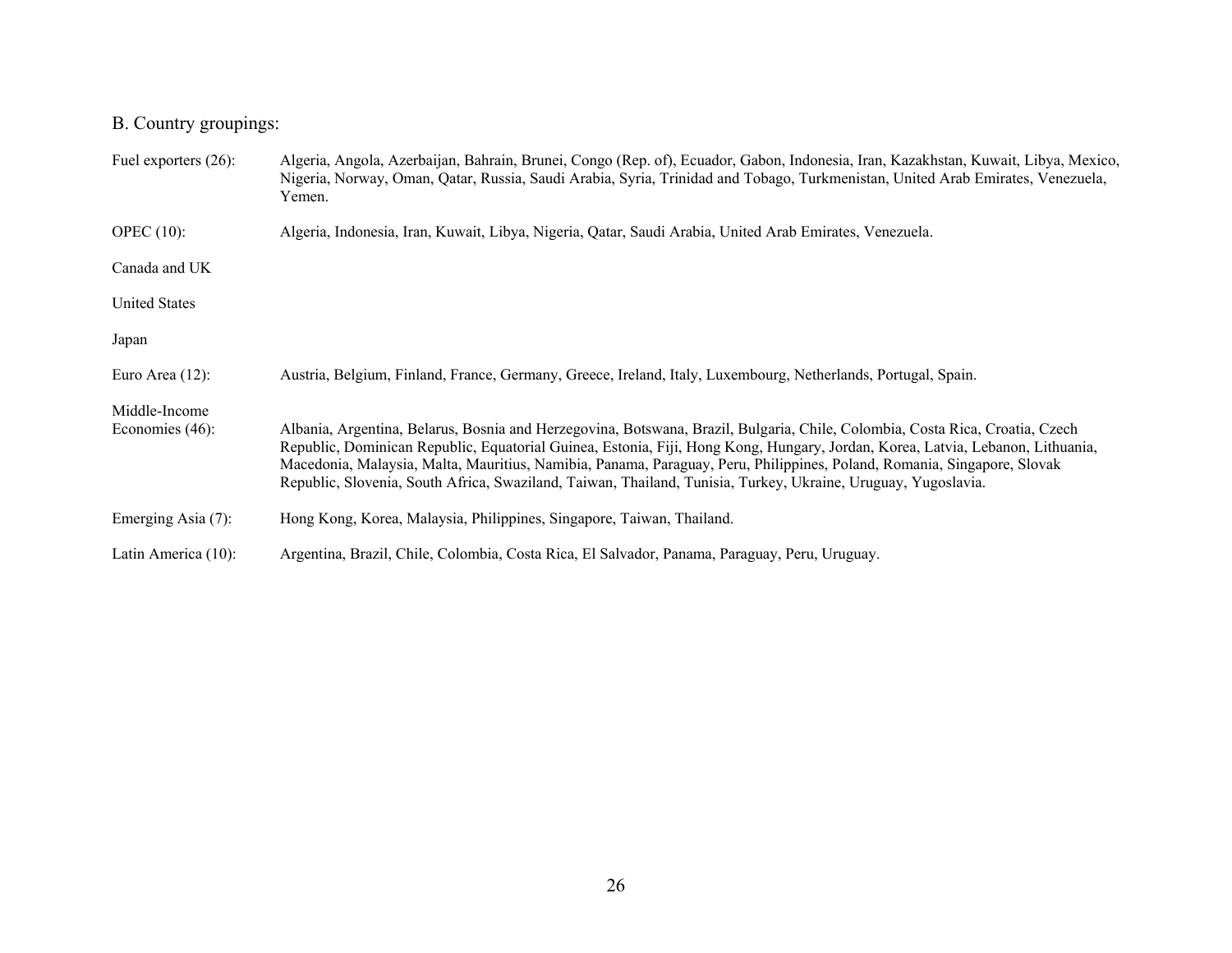### **Table 1: Correlations of Demand and Supply Shocks in Crude Oil Market Aggregated to Annual Frequency 1975-2004**

|                                  | Oil Supply<br><b>Shock</b> | <b>Aggregate Demand</b><br><b>Shock</b> | Oil-Specific Demand<br><b>Shock</b> |
|----------------------------------|----------------------------|-----------------------------------------|-------------------------------------|
| Oil Supply Shock                 |                            | $-0.02$                                 | $0.1\,$                             |
| <b>Aggregate Demand Shock</b>    | -                          |                                         | $-0.08$                             |
| <b>Oil-Specific Demand Shock</b> | -                          |                                         |                                     |

NOTES: The oil shocks are obtained from model (1) as described in the text.

### **Table 2: Correlations of the Innovations of External Balances (as a Percent Share of GDP) with Oil Shocks United States**

| Share in GDP           | Oil Supply | <b>Aggregate Demand</b> | Oil-Specific Demand |
|------------------------|------------|-------------------------|---------------------|
| Change in NFA          | 0.06       | $-0.08$                 | 0.13                |
| <b>Current Account</b> | 0.03       | $-0.13$                 | $-0.19$             |
| <b>Trade Balance</b>   | $-0.04$    | 0.04                    | $-0.10$             |
| Oil Trade Balance      | 0.01       | $-0.31$                 | $-0.49$             |
| Non-Oil Trade Balance  | $-0.15$    | 0.19                    | 0.27                |
| Income Balance         | 0.20       | $-0.05$                 | 0.18                |
| Capital Gain           | $-0.17$    | 0.15                    | 0.18                |

NOTES: The innovations are estimated as the residuals of AR(2) models for each of the external balance measures. The oil shocks are obtained from model (1) as described in the text.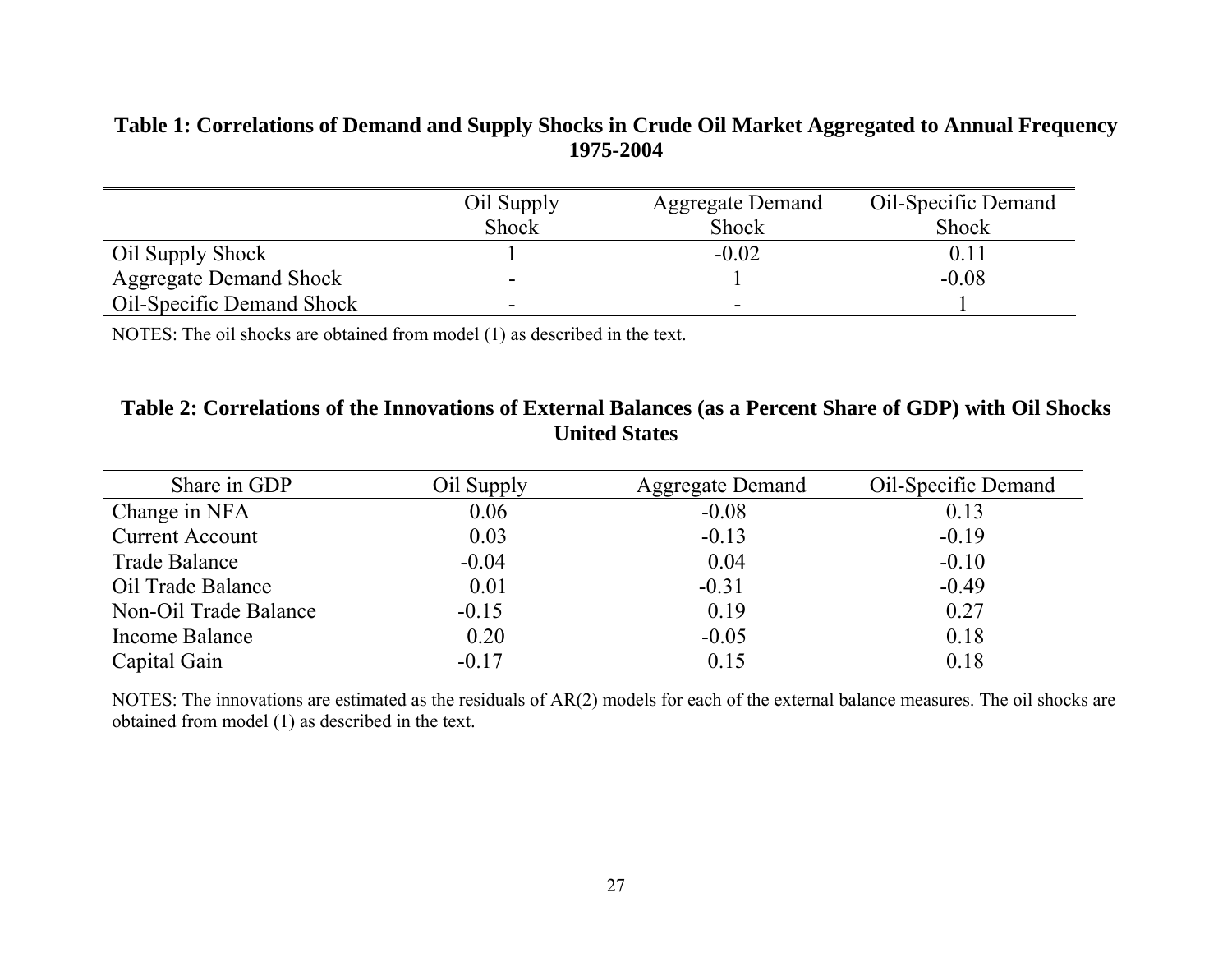

### **Figure 1: Responses to One-Standard Deviation Structural Shocks OLS Point Estimates with One and Two-Standard Error Bands**

NOTES: Estimates based on restricted VAR(24) system described in text The confidence intervals were constructed using a recursive-design wild bootstrap (see Gonçalves and Kilian 2004).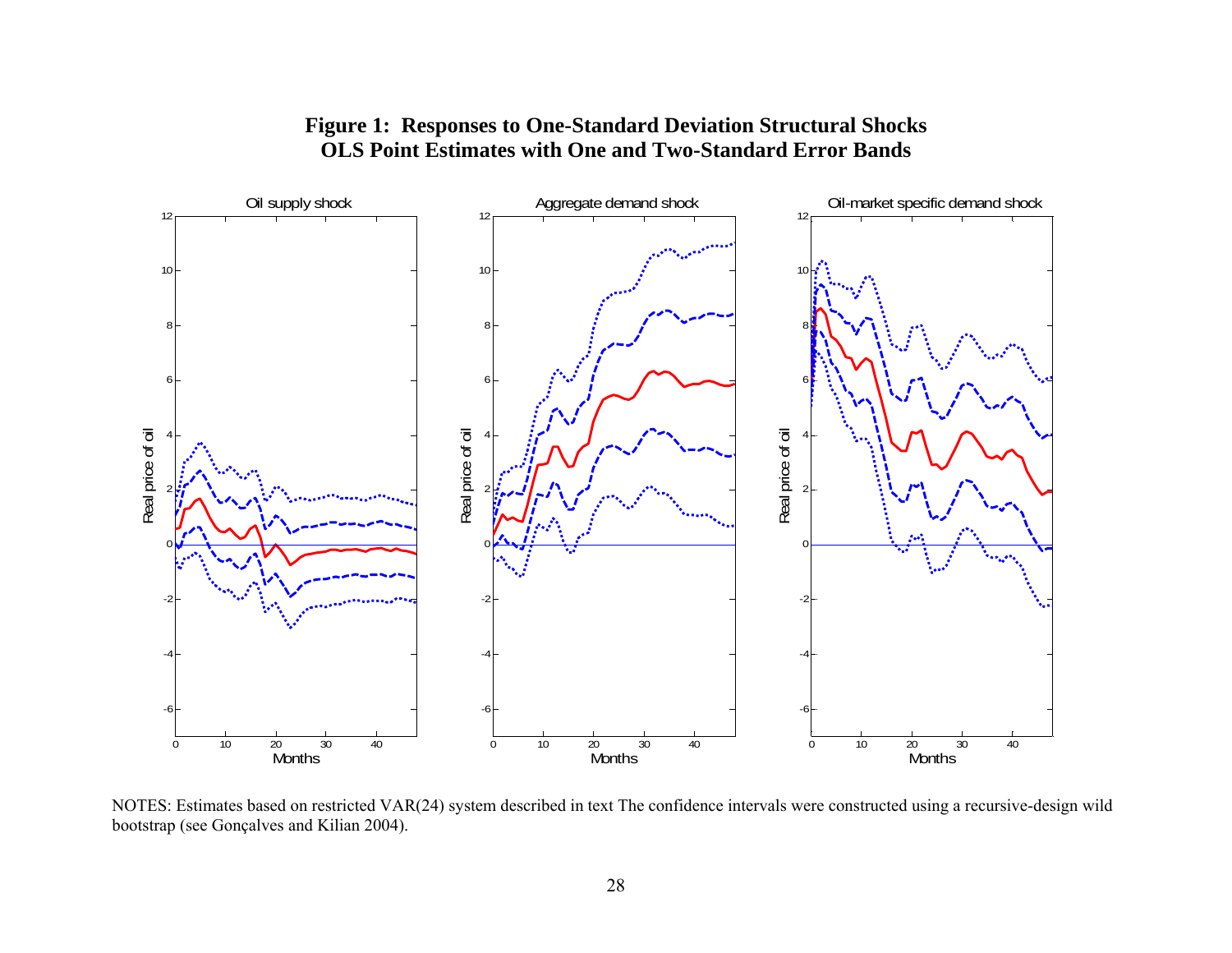### **Figure 2: Historical Decomposition of Real Price of Oil 1975.2-2005.9**



NOTES: See Figure 1.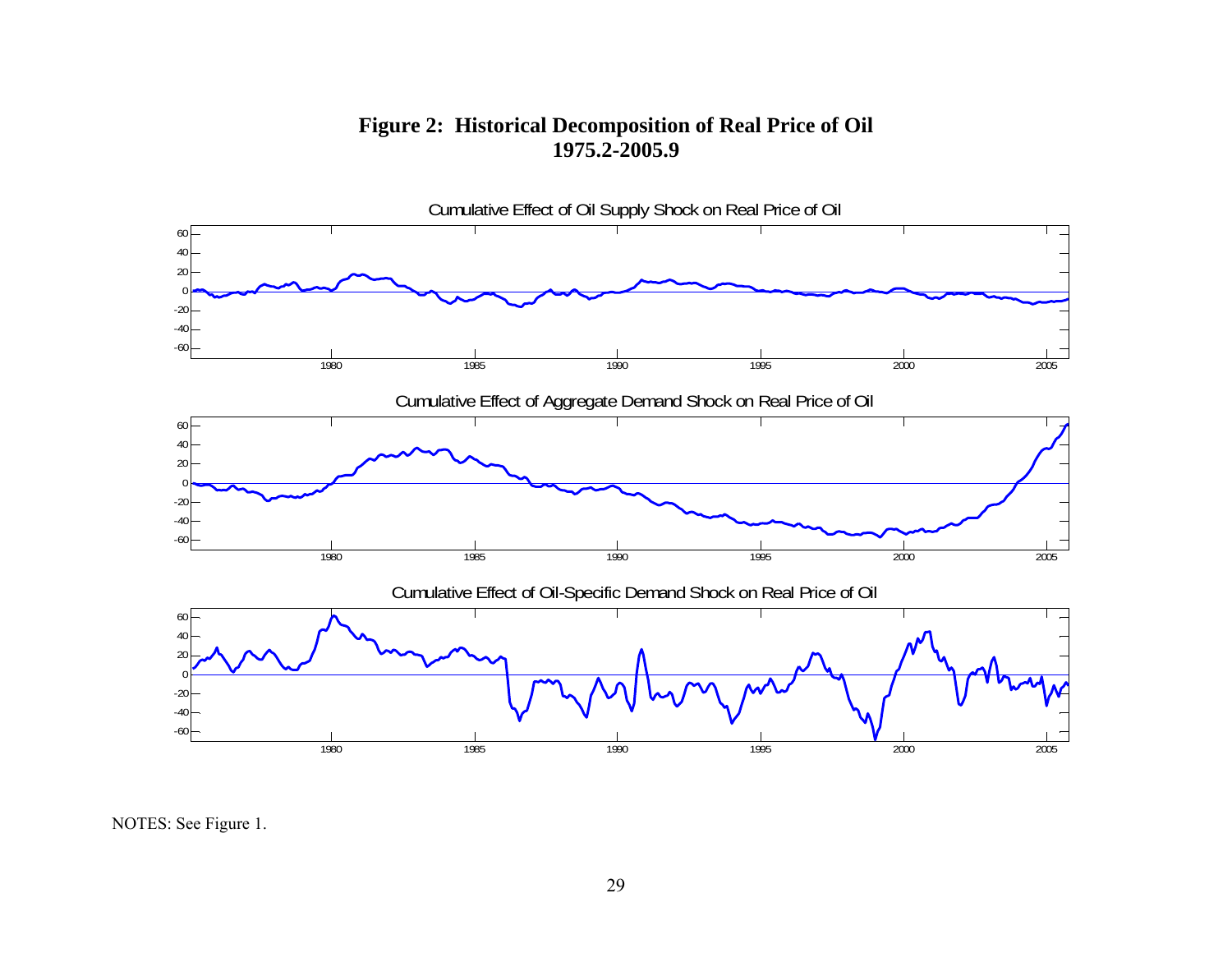

**Figure 3: Annual Averages of the Shocks that Determine the Real Price of Oil Estimates for 1975-2004** 

NOTES: Annual averages of the structural shocks underlying the responses in Figure 1.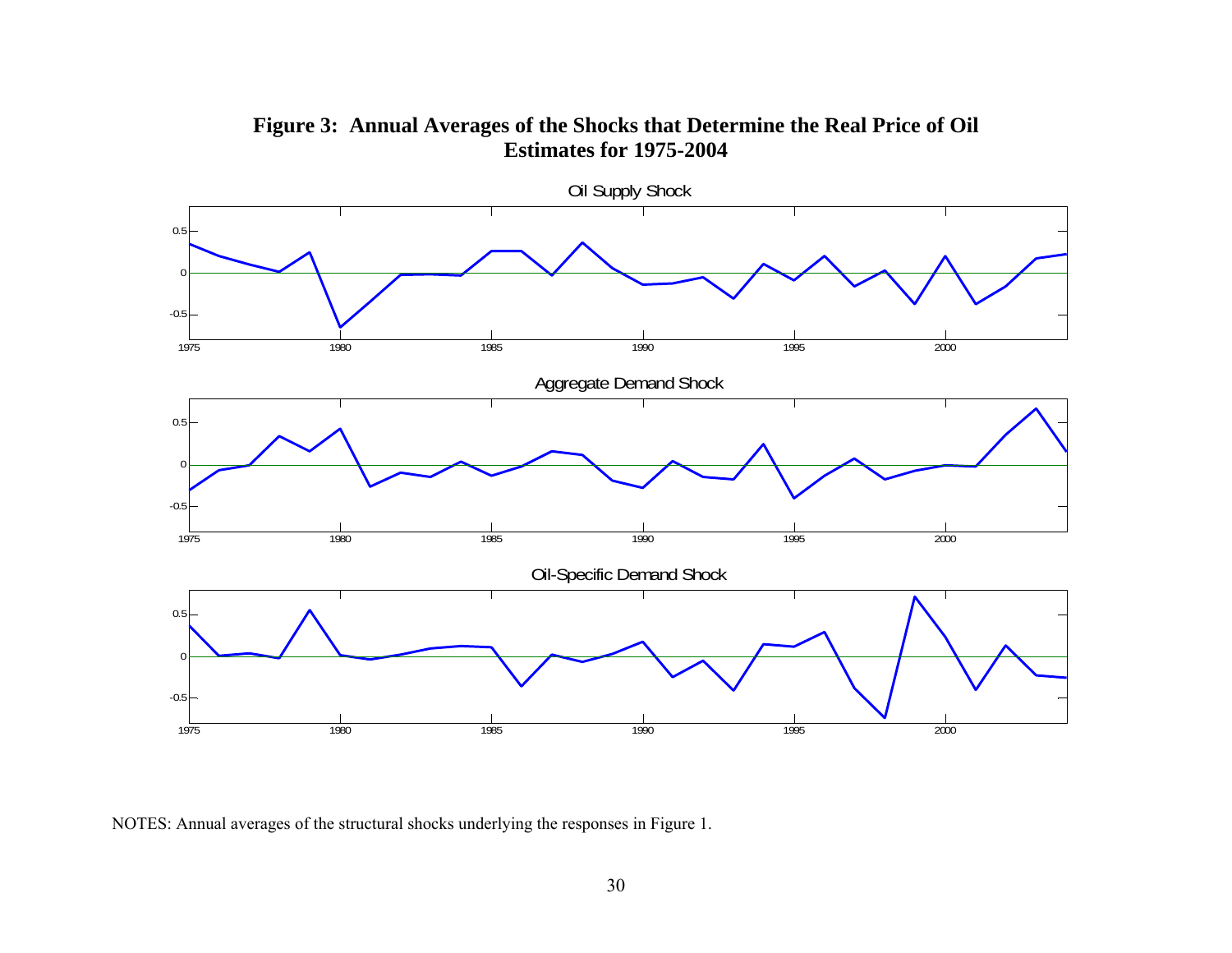

# **Figure 4: Dynamic Responses of External Accounts as a Share of GDP Oil Exporters**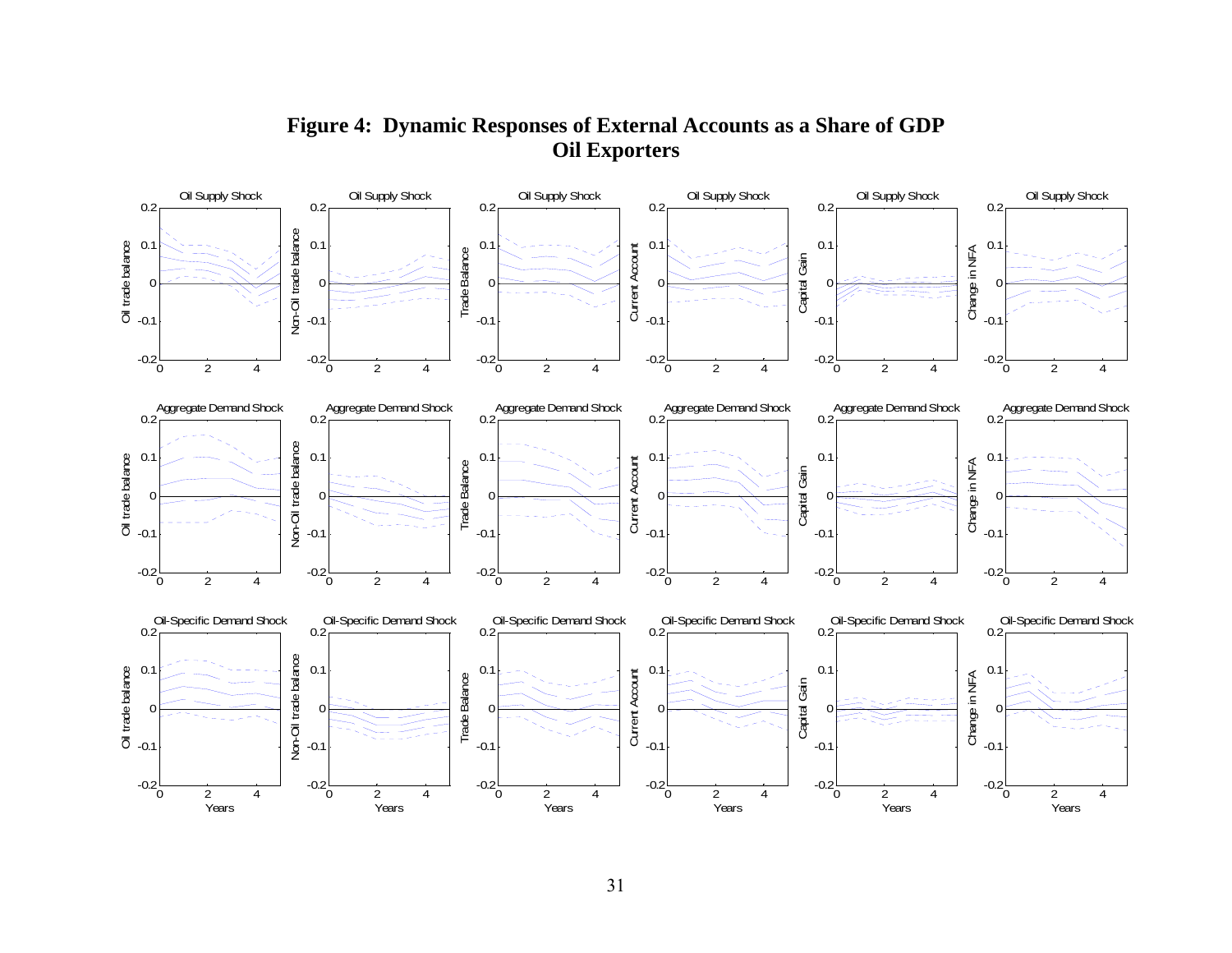**Figure 5: Dynamic Responses of External Accounts as a Share of GDP OPEC** 

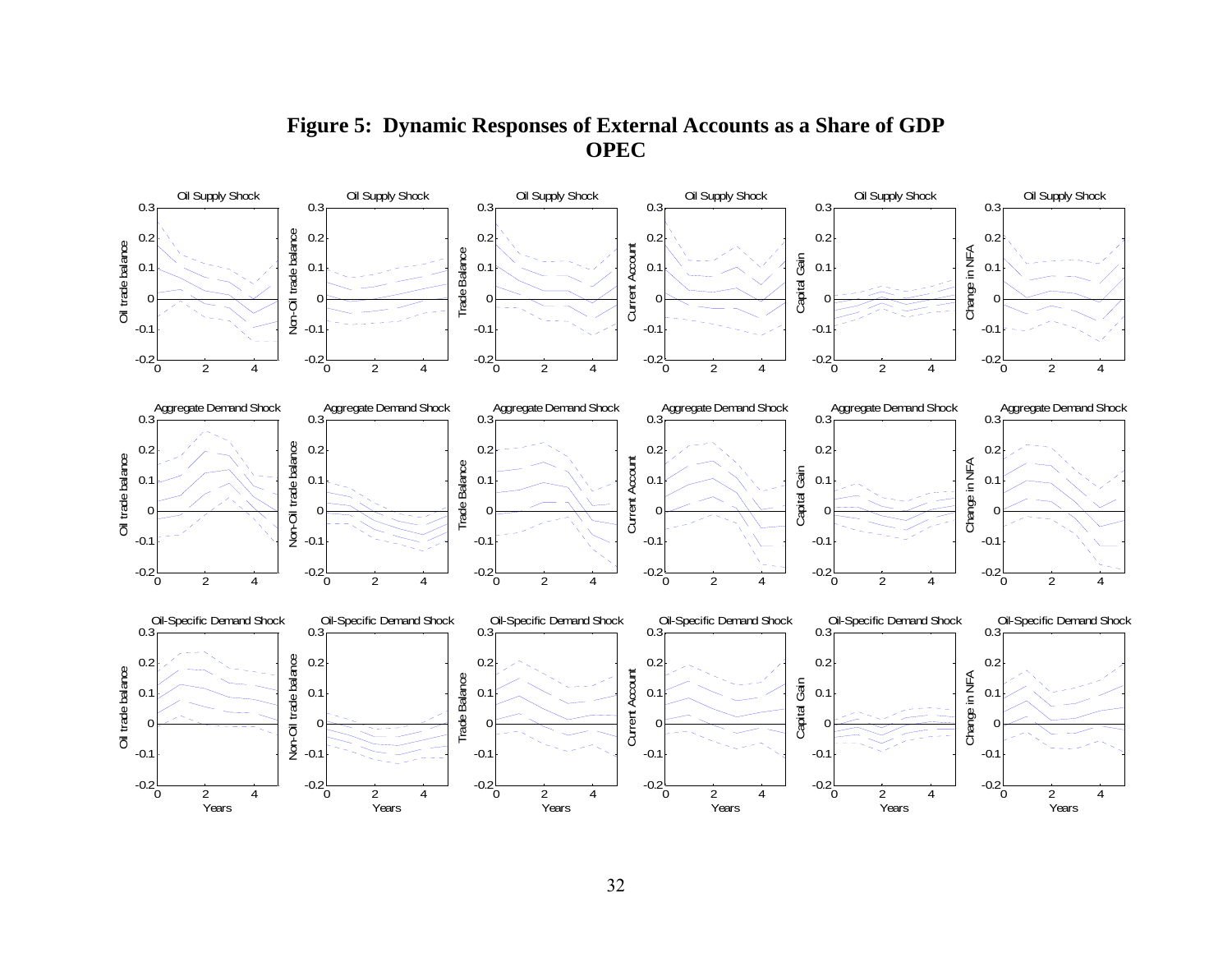

# **Figure 6: Dynamic Responses of External Accounts as a Share of GDP Canada and UK**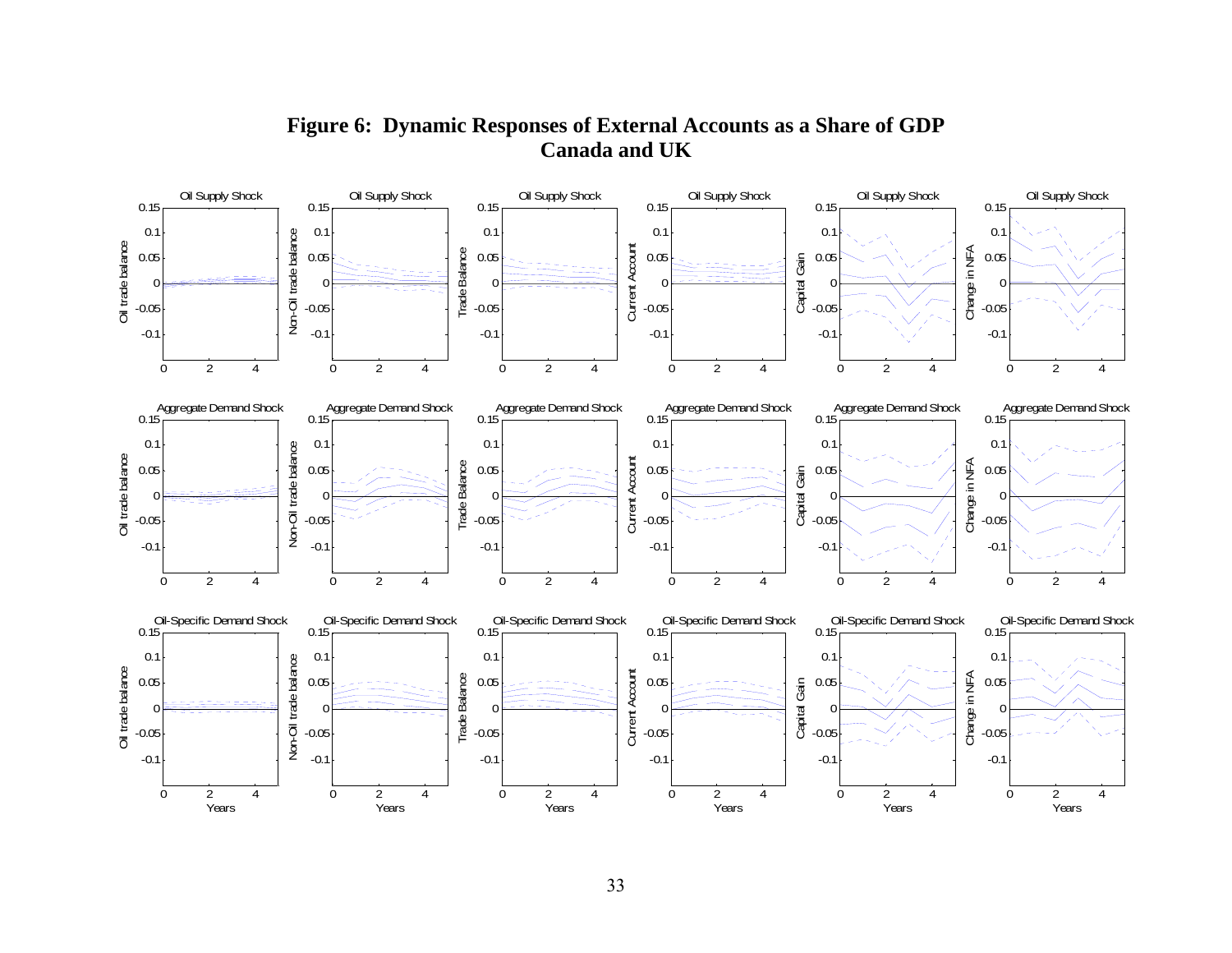

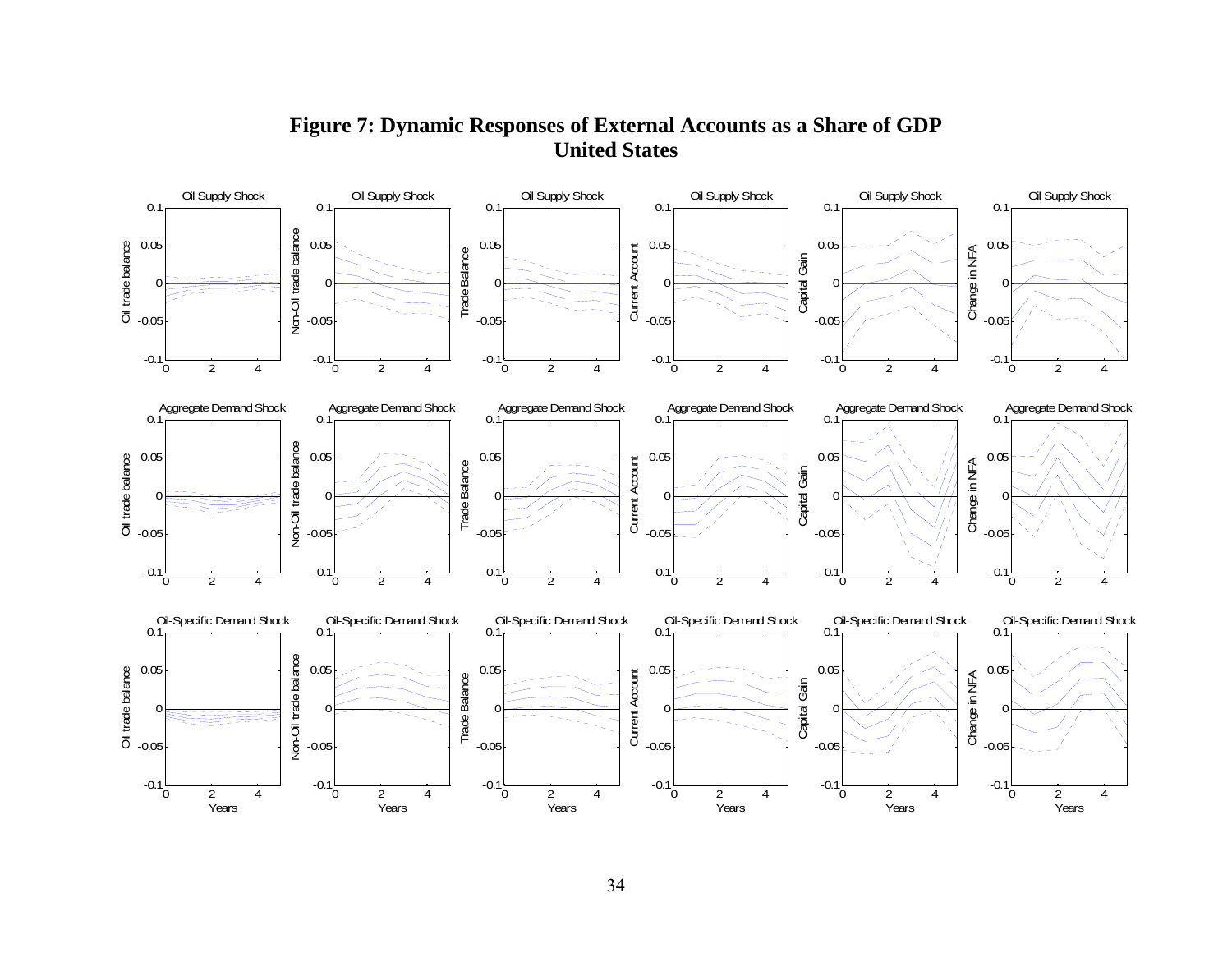### **Figure 8: Dynamic Responses of External Accounts as a Share of GDP Euro Area**

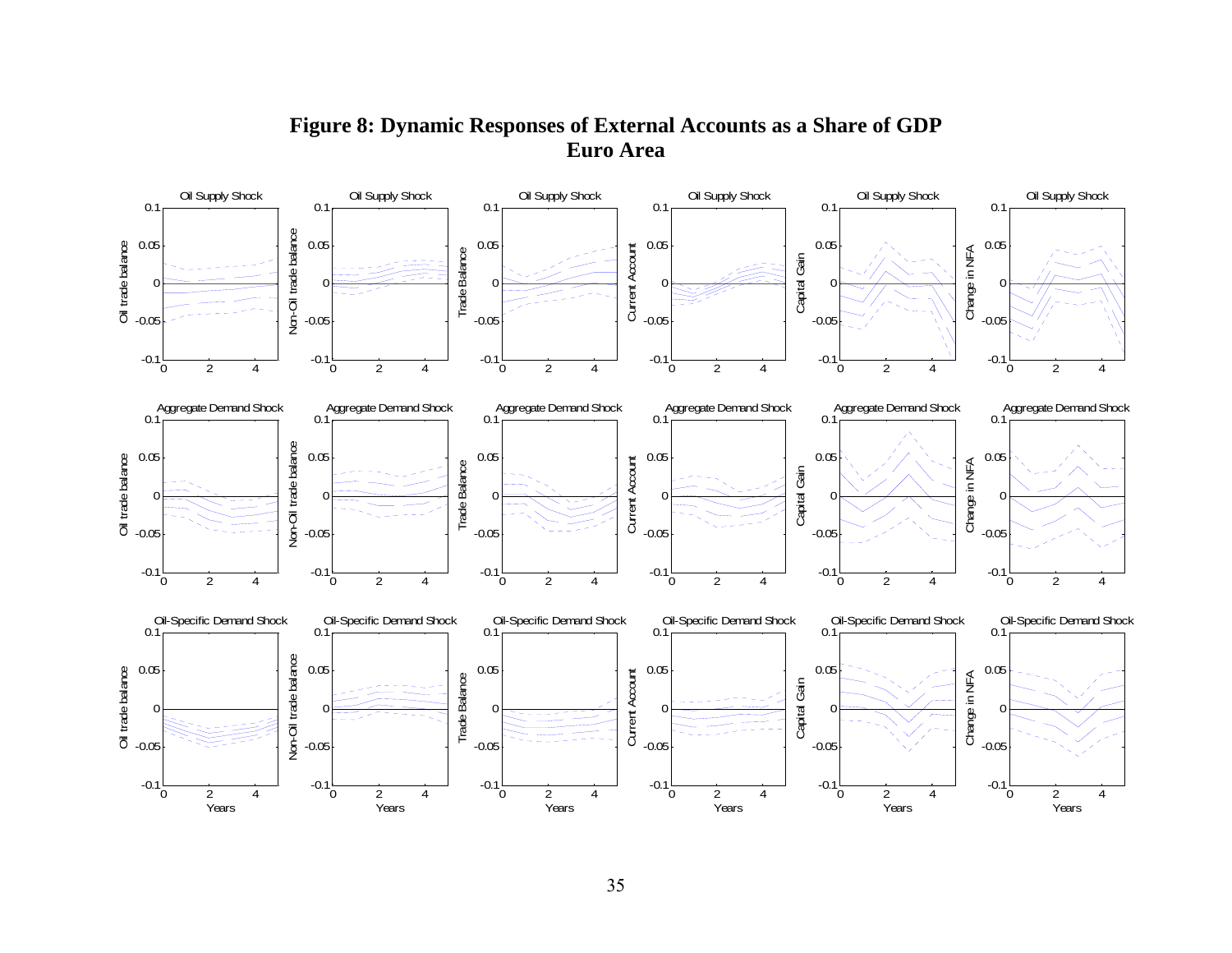**Figure 9: Dynamic Responses of External Accounts as a Share of GDP Japan** 

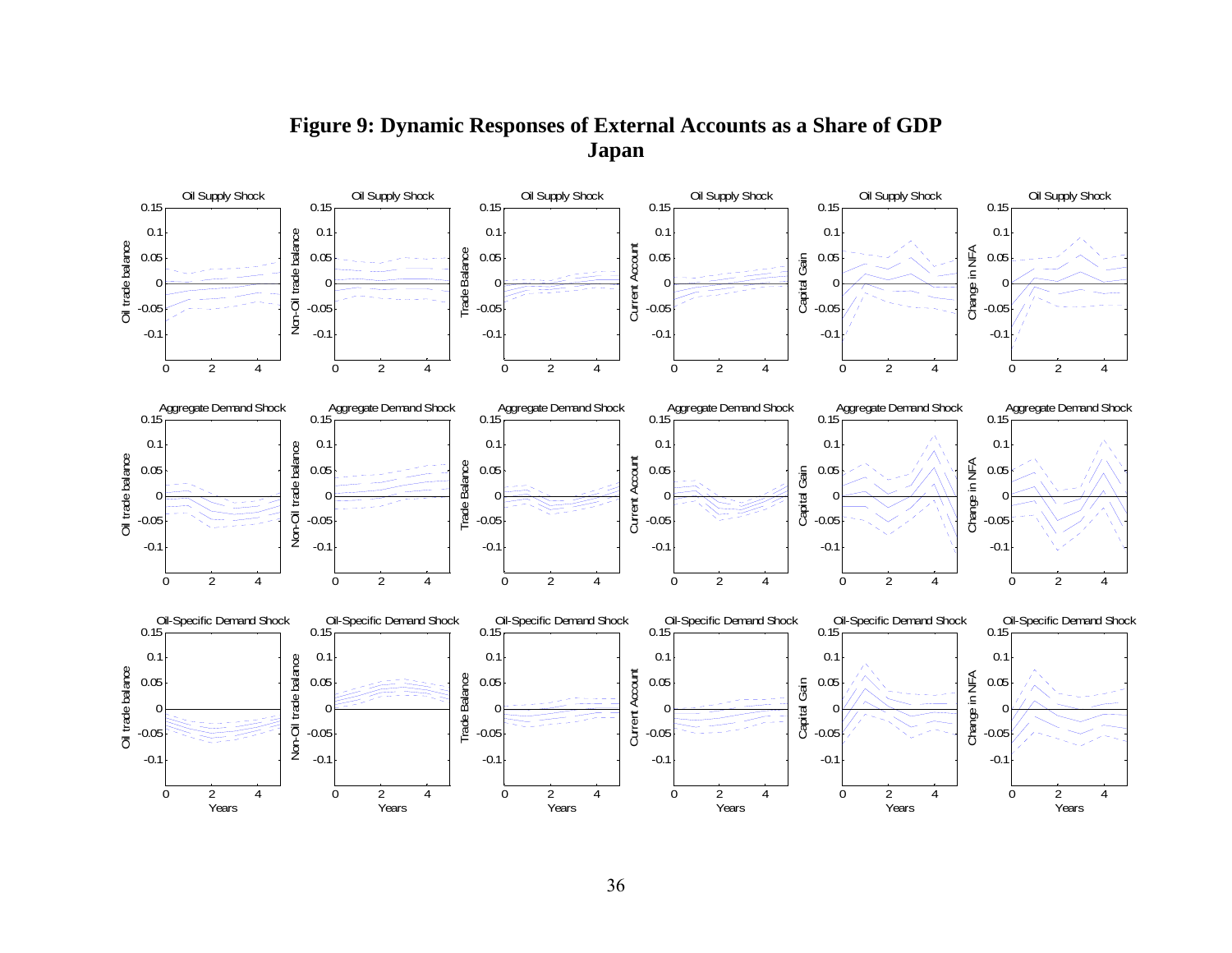

# **Figure 10: Dynamic Responses of External Accounts as a Share of GDP Middle-Income Economies**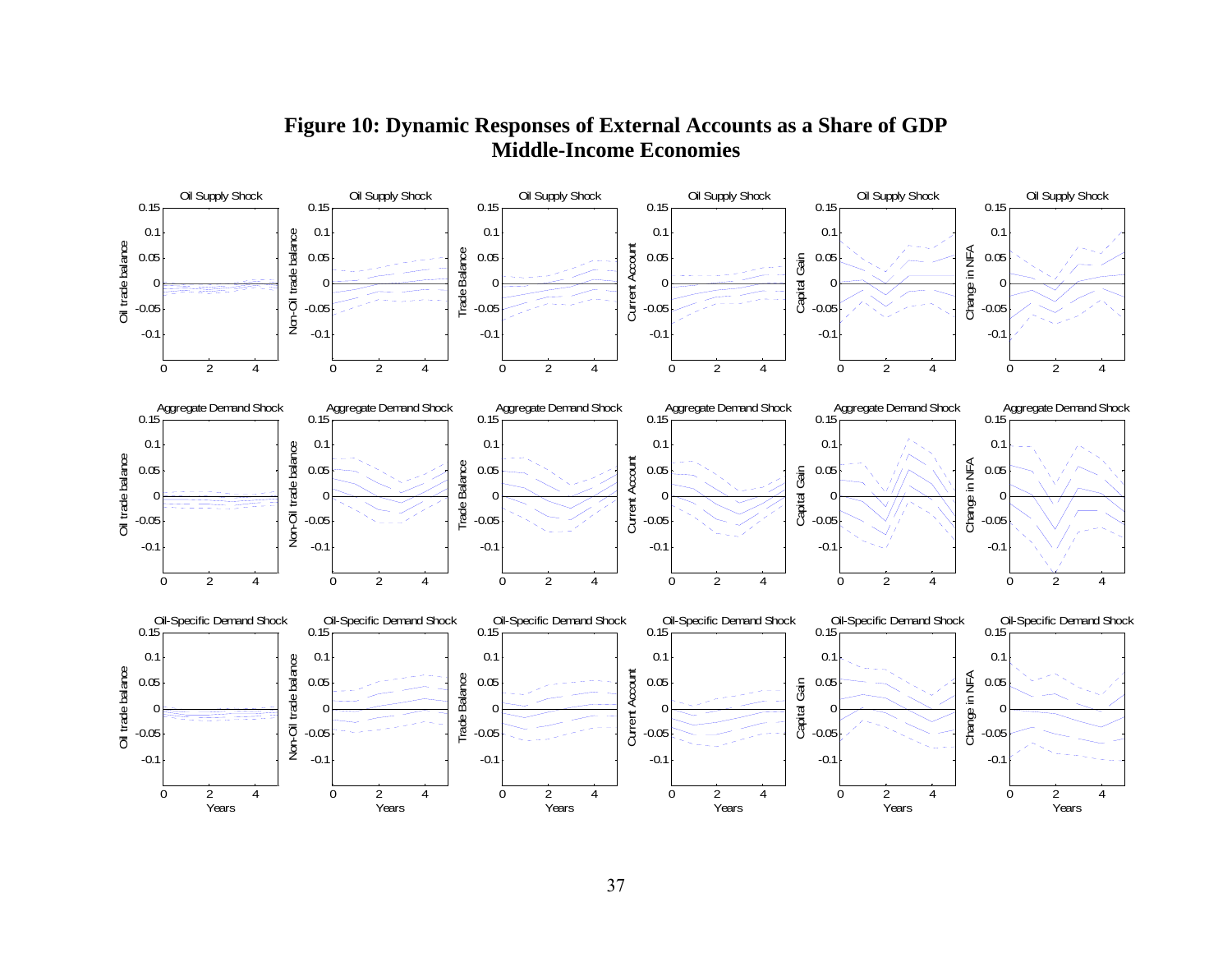# **Figure 11: Dynamic Responses of External Accounts as a Share of GDP Emerging Asia**

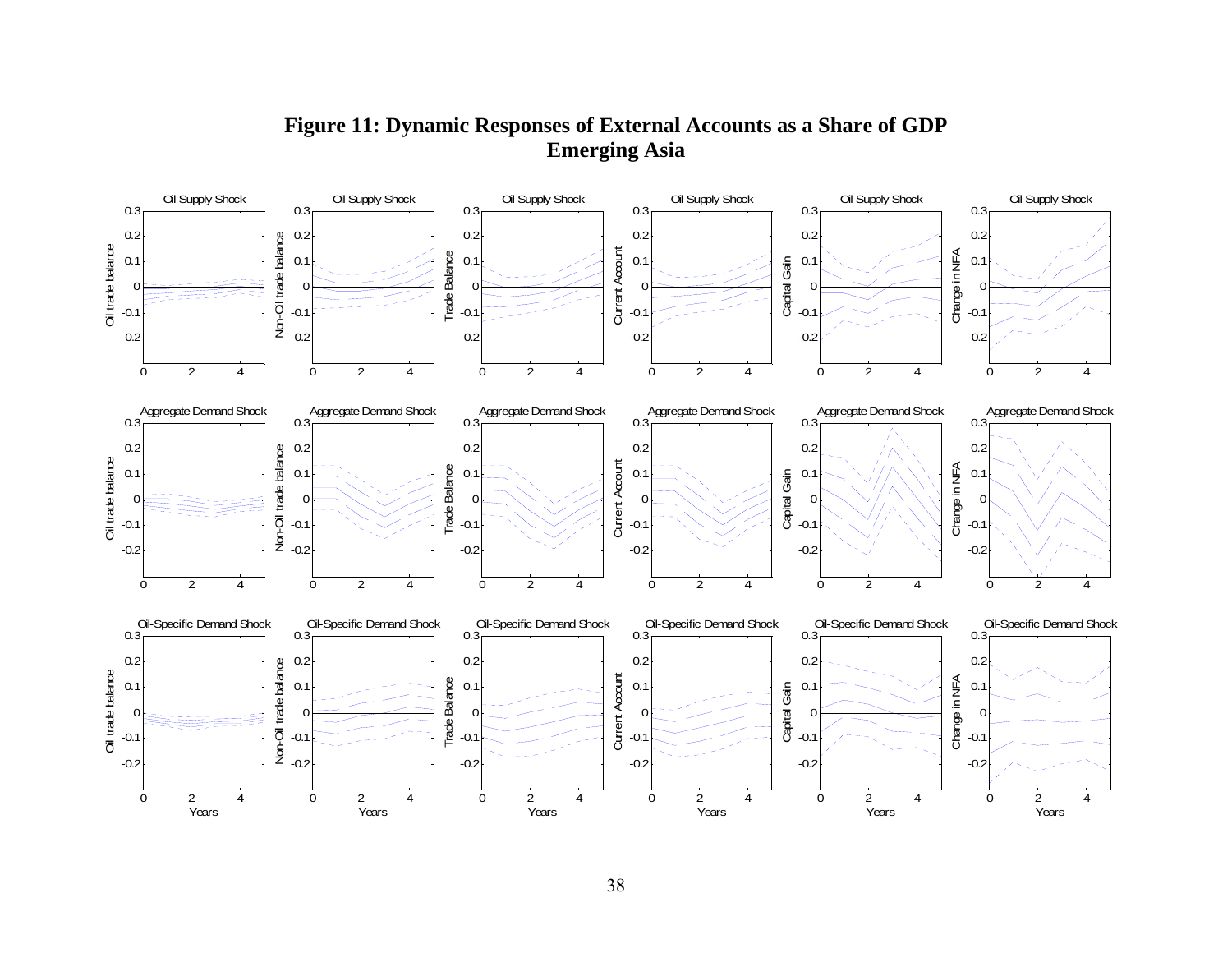

# **Figure 12: Dynamic Responses of External Accounts as a Share of GDP Latin America**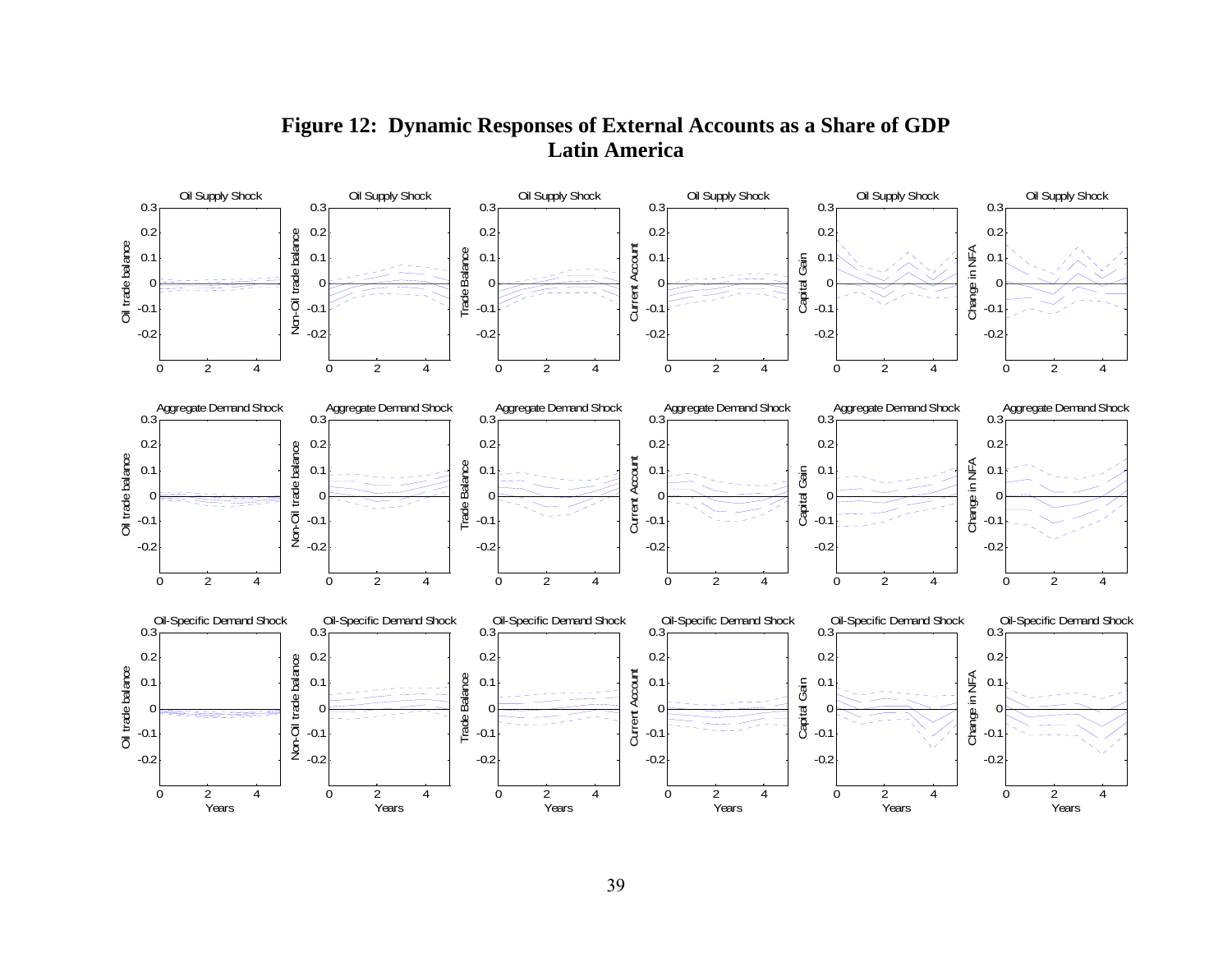

**Figure 13: Historical Decompositions of Selected External Accounts as a Share of GDP**